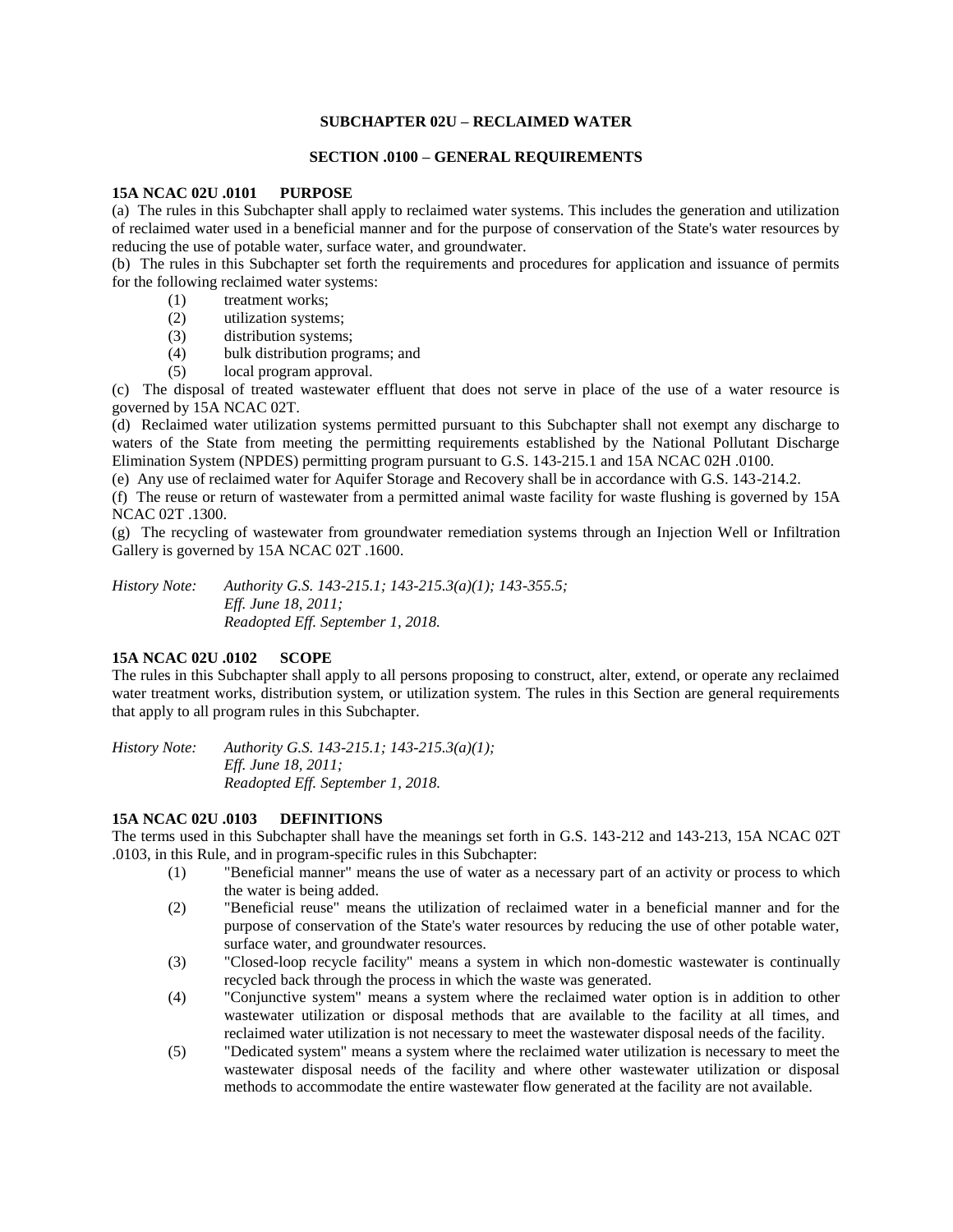- (6) "Direct contact irrigation" means application methods that result in the direct contact of reclaimed water on the portion of the crop intended for human consumption.
- (7) "Five-day side-stream detention unit" means a basin capable of holding five days worth of treatment plant effluent based on the permitted flow capacity in the event that the reclaimed water does not meet the required quality standards for the approved use.
- (8) "Indirect contact irrigation" means application methods that preclude direct contact of reclaimed water on the portion of the crop intended for human consumption.
- (9) "Net environmental benefit" when associated with wetlands augmentation sites means documented evidence supporting continued maintenance of natural conditions, and the protection of endangered species as required in 15A NCAC 02T .0105(c)(10). Wetland augmentation systems shall provide documentation of the protection of existing wetland uses in accordance with 15A NCAC 02B .0201(f) and .0231, and shall not result in net degradation of the wetland.
- (10) "Reclaimed water" means treated wastewater effluent meeting effluent standards established pursuant to Rule .0301 of this Subchapter, and used for beneficial reuse.

*History Note: Authority G.S. 143-213; 143-215.3(a)(1); Eff. June 18, 2011; Readopted Eff. September 1, 2018.*

### **15A NCAC 02U .0104 ACTIVITIES WHICH REQUIRE A PERMIT**

*History Note: Authority G.S. 143-215.1; 143-215.3(a)(1); Eff. June 18, 2011; Repealed Eff. September 1, 2018.*

### **15A NCAC 02U .0105 GENERAL REQUIREMENTS**

General requirements shall be in accordance with 15A NCAC 02T .0105.

*History Note: Authority G.S. 143-215.1; 143-215.3(a); Eff. June 18, 2011; Readopted Eff. September 1, 2018.*

#### **15A NCAC 02U .0106 SUBMISSION OF PERMIT APPLICATIONS**

Submission of permit applications shall be in accordance with 15A NCAC 02T .0106.

*History Note: Authority G.S. 143-215.1; 143-215.3(a)(1); Eff. June 18, 2011; Readopted Eff. September 1, 2018.*

#### **15A NCAC 02U .0107 STAFF REVIEW AND PERMIT PREPARATION**

Staff review and permit preparation shall be in accordance with 15A NCAC 02T .0107.

*History Note: Authority G.S. 143-215.1(b); 143-215.1(d); 143-215.3(a)(1); 143-215.3(a)(4); Eff. June 18, 2011; Readopted Eff. September 1, 2018.*

# **15A NCAC 02U .0108 FINAL ACTION ON PERMIT APPLICATIONS TO THE DIVISION**

Final action on permit applications to the Division shall be in accordance with 15A NCAC 02T .0108.

*History Note: Authority G.S. 143-215.1(a); 143-215.1(b); 143-215.1(d); 143-215.3(a)(1); Eff. June 18, 2011; Readopted Eff. September 1, 2018.*

## **15A NCAC 02U .0109 PERMIT RENEWALS**

Permit renewals shall be in accordance with 15A NCAC 02T .0109.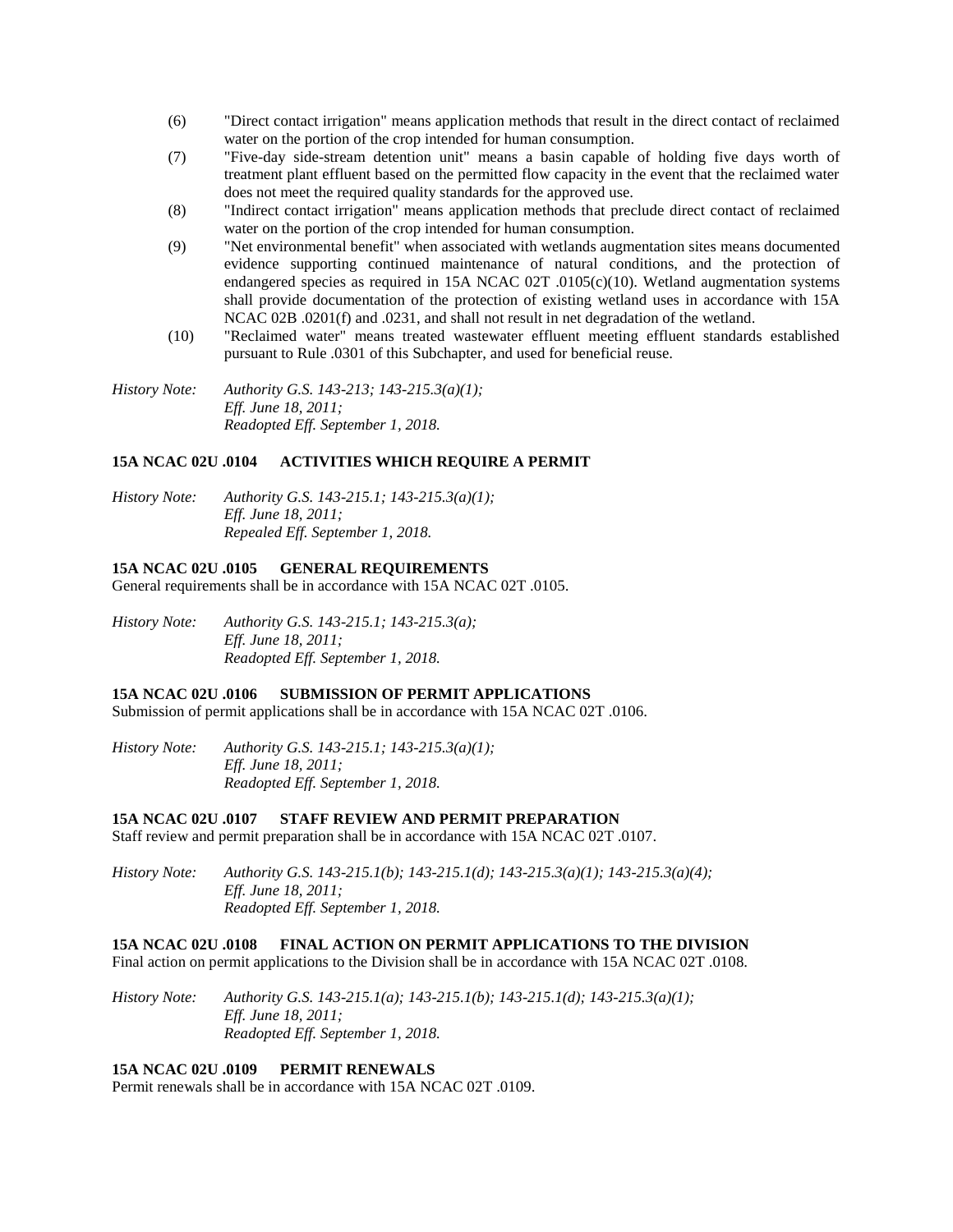*History Note: Authority G.S. 143-215.3(a)(1); Eff. June 18, 2011; Readopted Eff. September 1, 2018.*

#### **15A NCAC 02U .0110 MODIFICATION AND REVOCATION OF PERMITS**

Modification and revocation of permits shall be in accordance with 15A NCAC 02T .0110.

*History Note: Authority G.S. 143-215.1(b)(4)(c); 143-215.3(a)(1); Eff. June 18, 2011; Readopted Eff. September 1, 2018.*

#### **15A NCAC 02U .0111 CONDITIONS FOR ISSUING GENERAL PERMITS**

Conditions for issuing general permits shall be in accordance with 15A NCAC 02T .0111.

*History Note: Authority G.S. 143-215.1; 143-215.3(a)(1); Eff. June 18, 2011; Readopted Eff. September 1, 2018.*

### **15A NCAC 02U .0112 DELEGATION OF AUTHORITY**

Delegation of authority shall be in accordance with 15A NCAC 02T .0112.

*History Note: Authority G.S. 143-215.3(a)(1); 143-215.3(a)(4); Eff. June 18, 2011; Readopted Eff. September 1, 2018.*

# **15A NCAC 02U .0113 PERMITTING BY REGULATION**

(a) The following utilizations of reclaimed water and closed-loop recycle activities shall be deemed to be permitted pursuant to G.S. 143-215.1(b), and it is not necessary for the Division to issue individual permits or coverage under a general permit for construction or operation of the following utilization systems provided the system does not result in any violations of surface water or groundwater standards, there is no unpermitted direct discharge to surface waters, and all criteria required for the specific system are met:

- (1) Discharges to the land surface from flushing and hydrostatic testing water associated with utility distribution systems, new sewer extensions, or new reclaimed water distribution lines;
- (2) Overflow from elevated and covered or enclosed reclaimed water storage facilities if no viable alternative exists and all reasonable measures are taken to reduce the risk of overflow;
- (3) Any de minimus runoff from reclaimed water used during fire fighting or extinguishing, dust control, soil compaction for construction purposes, street sweeping, overspray on yard inlets, overspray on golf cart paths, or vehicle washing provided the use is approved in a permit issued by the Division;
- (4) Incidental discharge to a municipal separate storm sewer system (MS4) that occurs as a result of reclaimed water utilization activities provided such activity is approved in a reclaimed water utilization permit issued by the Division, and the discharge does not violate water quality standards. This does not exempt the reclaimed water user from complying with any applicable local ordinances that may prohibit such discharges;
- (5) Rehabilitation, repair, or replacement of reclaimed water lines in kind with the same horizontal and vertical alignment;
- (6) In accordance with 15A NCAC 02H .0106(f)(5), flushing, including air release valve discharge, and hydrostatic testing water discharges associated with reclaimed water distribution systems if no water quality standards are violated;
- (7) Utilization of reclaimed water received from a reclaimed water bulk distribution program permitted under Rule .0601 of this Subchapter;
- (8) Irrigation of residential lots or commercial application areas less than two acres in size that are supplied with reclaimed water as part of a conjunctive reclaimed water system meeting the requirements of Rules .0301, .0401, .0403, .0501, and .0701 of this Subchapter; Chapter 89G of the General Statutes; approved by the local building inspection department; and installed by a North Carolina Licensed Irrigation Contractor pursuant to G.S. 89G. A scaled site map showing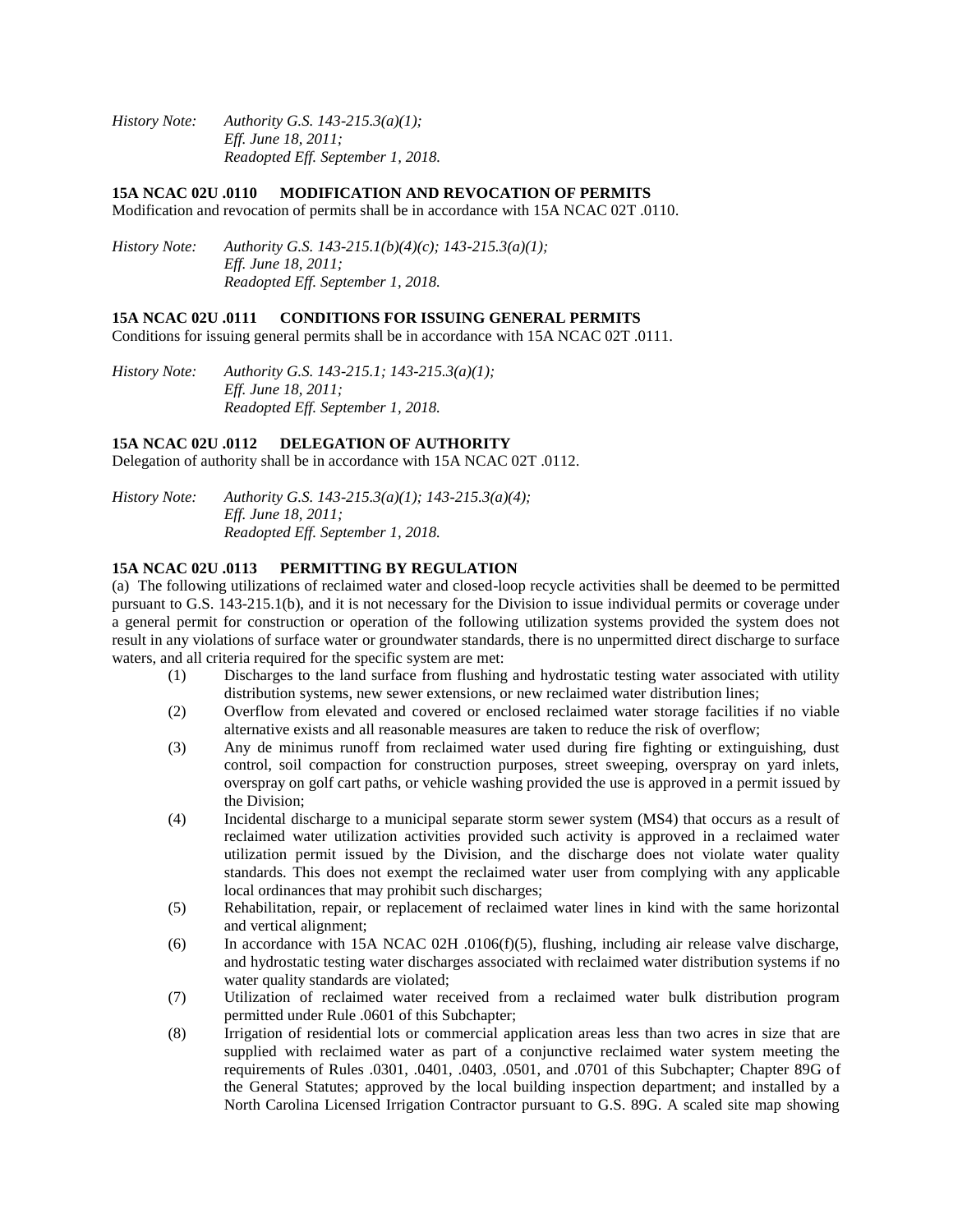the location of the reclaimed water irrigation system and all features necessary to show compliance with applicable setbacks in Rule .0701 of this Subchapter shall be submitted to the reclaimed water provider;

- (9) Irrigation of agricultural crops, including irrigation of ornamental crops by field nurseries and aboveground container nurseries, supplied with reclaimed water as part of a conjunctive reclaimed water system meeting the requirements of this Subchapter and approved by the reclaimed water provider;
- (10) Drip irrigation sites supplied with reclaimed water as part of a conjunctive reclaimed water system generated from an onsite wastewater treatment facility meeting the criteria of this Subchapter and the conjunctive system has been approved by the Department of Health and Human Services and is permitted under 18A .1900;
- (11) Reuse of produced waters and flowback waters from oil and gas wells regulated by Article 27 of G.S. 113 for reuse in accordance with water and waste management plans approved pursuant to rules of the Mining and Energy Commission as set forth in 15A NCAC 05H;
- (12) Toilet and urinal flushing systems supplied by reclaimed water as part of a conjunctive reclaimed water system meeting the applicable requirements of Rules .0301, .0401, .0403, .0501, and .0701 of this Subchapter; Chapter 89G of the General Statutes; approved by the local building inspection department; and installed by a North Carolina Licensed Plumbing Contractor pursuant to G.S. 89;
- (13) Return of wastewater within an industrial or commercial process where there is no anticipated release of wastewater provided the facility develops and maintains a spill control plan in the event of a release, no earthen basins are used, and the system is contained and under roof;
- (14) Recycling of rinse water at concrete mixing facilities for concrete mix removal from equipment provided the wastewater is contained within concrete structures, there is sufficient storage capacity to contain the runoff from a 24-hour, 25-year storm event plus one foot freeboard and the facility develops and maintains a spill control plan in the event of a wastewater release. The facility shall notify the appropriate Division regional office in writing noting the owner, location, and that the design complies with the above criteria;
- (15) Recycling of wash and rinse water at vehicle wash facilities provided the wastewater is contained within concrete, steel or synthetic structures, all vehicle washing is conducted under roof or there are no direct or indirect precipitation inputs, and the facility develops and maintains a spill control plan in the event of a wastewater release;
- (16) The reuse or return of wastewater within the treatment works of a permitted wastewater treatment system;
- (17) Recycle systems that are part of a stormwater management systems permitted under 15A NCAC 02H .1000, and the wastewater is recycled back through the process in which the waste was generated; and
- (18) Recycling of rinse water for separating gems from gravel, sand, or rock in a flume at commercial gem mine facilities with total system flow of less than 100,000 gpd, provided the wastewater is contained within storage structures, no biological or chemical additives are used, and the facility develops and maintains a spill control plan in the event of a wastewater release. The facility shall notify the appropriate Division regional office in writing noting the owner, location, and that the design complies with the required criteria.

(b) Nothing in this Rule shall be deemed to allow the violation of any surface water, groundwater, or air quality standards, and in addition any such violation is a violation of a condition of a permit.

(c) The reclaimed water user shall report any violation of this Rule or any discharge to surface waters from the utilization systems listed in Paragraph (a) of this Rule to the Division and in accordance with 15A NCAC 02B .0506.

(d) Utilization systems deemed permitted under this Subchapter shall remain deemed permitted, notwithstanding any violations of surface water or groundwater standards or violations of this Rule or other Permitted By Regulation rules in this Subchapter, until such time as the Director determines that they shall not be deemed permitted in accordance with the criteria established in this Rule.

(e) The Director may determine that a utilization system shall not be deemed to be permitted in accordance with this Rule and require the utilization system to obtain an individual permit or a certificate of coverage under a general permit. This determination shall be made based on existing or projected environmental impacts, compliance with the provisions of this Rule and the compliance history of the facility owner.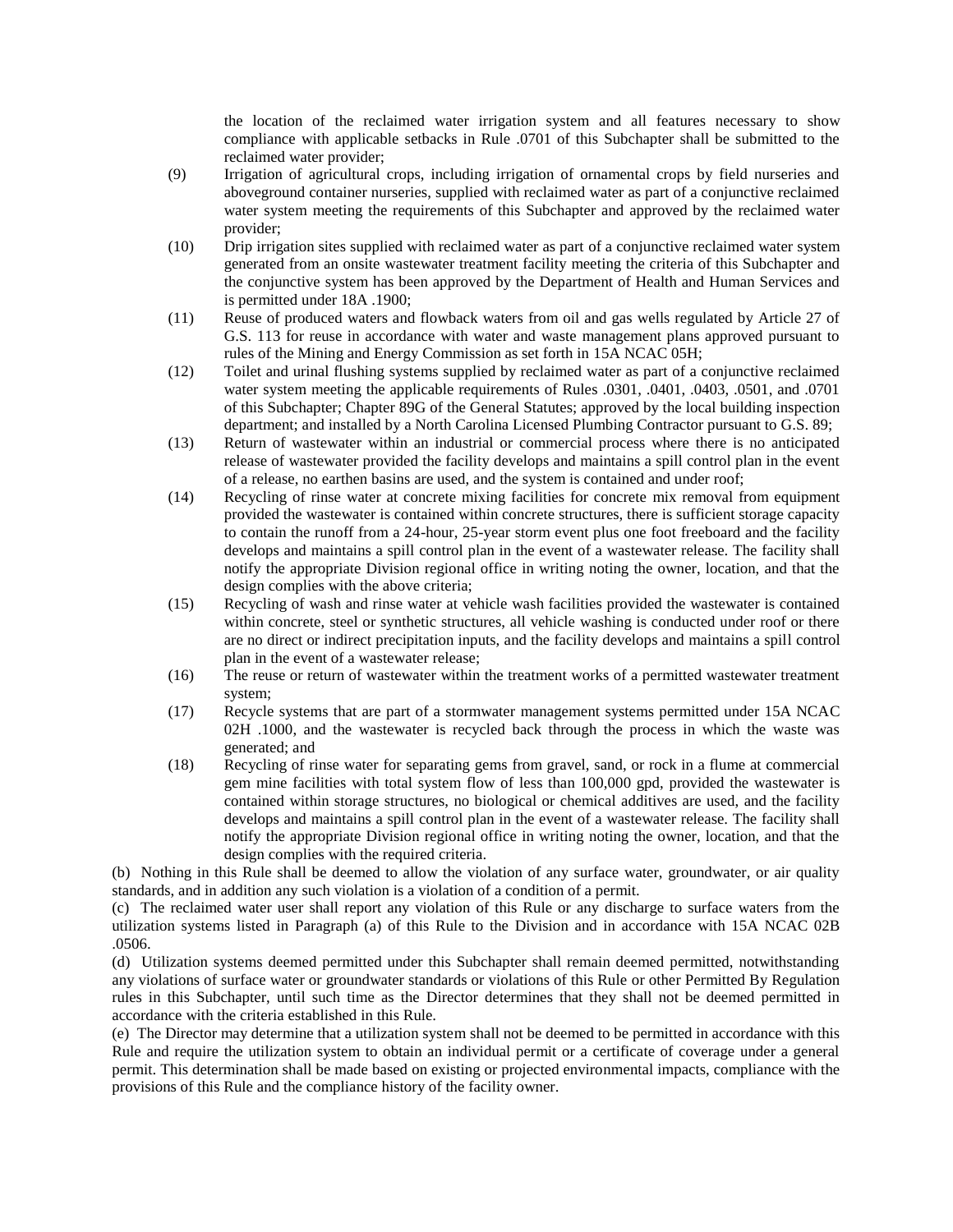*History Note: Authority G.S. 130A-300; 143-215.1(a)(1); 143-215.1(b)(4)(e); 143-215.3(a),(d); Eff. June 18, 2011 (See S.L. 2011-48); Amended Eff. March 19, 2015; Readopted Eff. March 21, 2019.*

#### **15A NCAC 02U .0114 WASTEWATER DESIGN FLOW RATES**

Wastewater design flow rates shall be determined in accordance with 15A NCAC 02T .0114.

*History Note: Authority G.S. 143-215.1; 143-215.3(a)(1); Eff. June 18, 2011; Readopted Eff. September 1, 2018.*

#### **15A NCAC 02U .0115 OPERATIONAL AGREEMENTS**

Operational agreements shall be executed in accordance with 15A NCAC 02T .0115.

*History Note: Authority G.S. 143-215.1(d1); Eff. June 18, 2011; Readopted Eff. September 1, 2018.*

## **15A NCAC 02U .0116 CERTIFICATION OF COMPLETION**

Certification of completion shall be completed in accordance with 15A NCAC 02T .0116.

*History Note: Authority G.S. 143-215.1; Eff. June 18, 2011; Reaopted Eff. September 1, 2018.*

#### **15A NCAC 02U .0117 TREATMENT FACILITY OPERATION AND MAINTENANCE**

Treatment facility operation and maintenance shall be in accordance with 15A NCAC 02T .0117.

*History Note: Authority G.S. 143-215.3; Eff. June 18, 2011; Readopted Eff. September 1, 2018.*

### **15A NCAC 02U .0118 DEMONSTRATION OF FUTURE WASTEWATER TREATMENT CAPACITIES**

Demonstration of future wastewater treatment capacities shall be in accordance with 15A NCAC 02T .0118.

*History Note: Authority G.S. 143-215.3; Eff. September 1, 2018.*

## **15A NCAC 02U .0120 HISTORICAL CONSIDERATION IN PERMIT APPROVAL**

Historical consideration in permit approval shall be in accordance with 15A NCAC 02T .0120.

*History Note: Authority G.S. 143-215.1(b); 143-215.3(a); Eff. June 18, 2011; Readopted Eff. September 1, 2018.*

#### **SECTION .0200 - APPLICATION REQUIREMENTS**

## **15A NCAC 02U .0201 APPLICATION SUBMITTAL**

(a) The requirements in this Rule shall apply to all new and expanding reclaimed water and closed-loop recycle facilities.

(b) A soil evaluation of the utilization site where the reclaimed water is applied to the land surface or otherwise used in a ground absorption manner shall be provided to the Division by the applicant. Evaluations shall include recommended loading rates of liquids, solids, and other constituents. For systems that utilize reclaimed water through irrigation, the evaluation shall also include recommended maximum irrigation precipitation rates. If required by G.S. 89F, a soil scientist shall prepare this evaluation.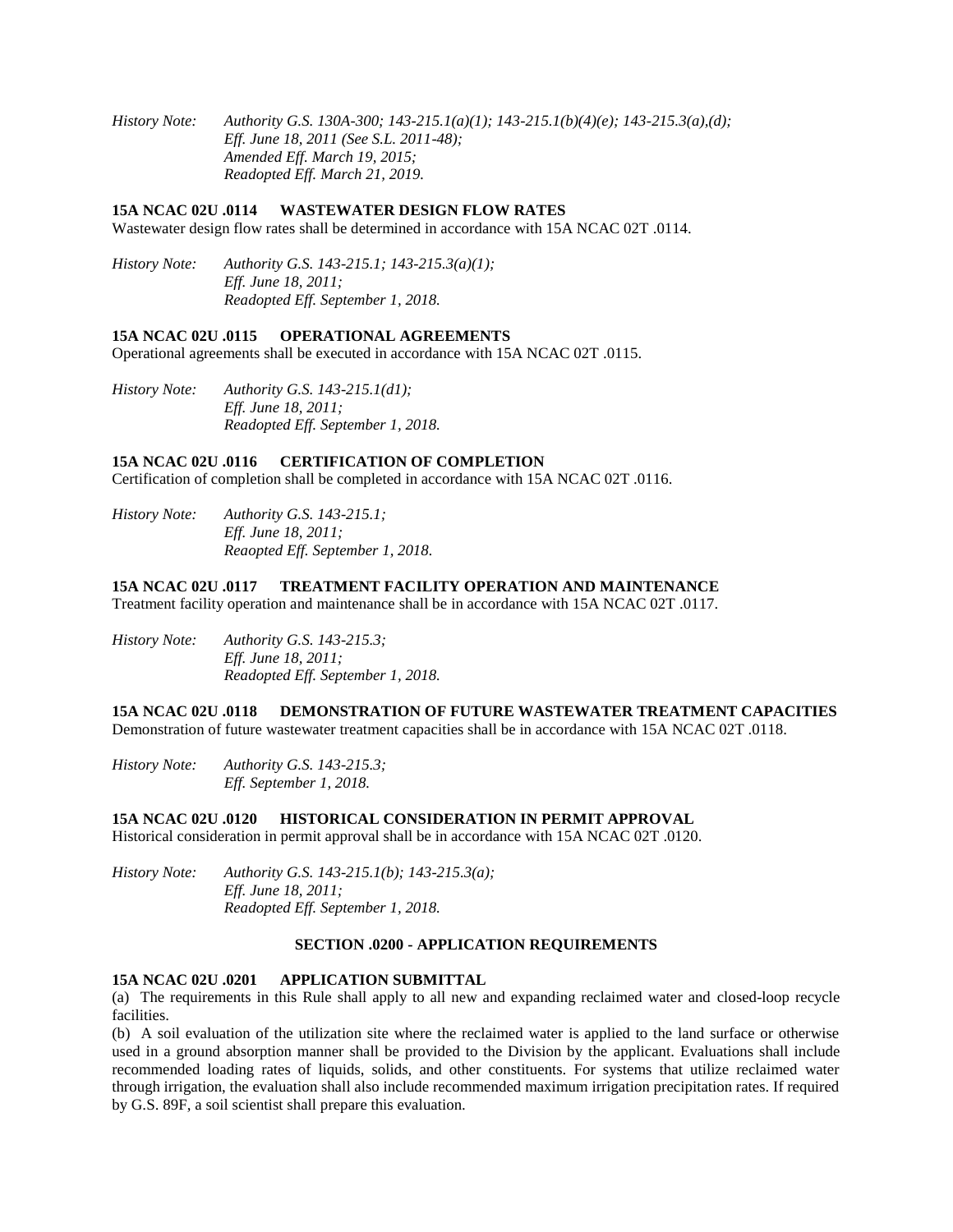[Note: The North Carolina Board for Licensing of Soil Scientists has determined, via letter dated December 1, 2005, that preparation of soils reports pursuant to this Paragraph constitutes practicing soil science pursuant to G.S. 89F.] (c) Engineering design documents. If required by G.S. 89C, a professional engineer shall prepare engineering design documents. The following documents shall be provided to the Division by the applicant:

- (1) engineering plans for the entire system, including treatment, storage, application, and utilization facilities and equipment except those previously permitted unless those previously permitted are directly tied into the new units or are necessary to understanding the complete process;
- (2) specifications describing materials to be used, methods of construction, and means for ensuring quality and integrity of the finished product, including leakage testing;
- (3) engineering calculations, including hydraulic and pollutant loading for each treatment unit, treatment unit sizing criteria, hydraulic profile of the treatment system, total dynamic head, and system curve analysis for each pump, buoyancy calculations, and irrigation design; and
- (4) closed-loop facilities utilizing storage ponds shall provide a water balance calculation documenting all inputs and losses.

[Note: The North Carolina Board of Examiners for Engineers and Surveyors has determined, via letter dated December 1, 2005, that preparation of engineering design documents pursuant to this Paragraph constitutes practicing engineering under G.S. 89C. In addition, the North Carolina Board of Examiners for Engineers and Surveyors has determined that design of residential reclaimed irrigations systems owned by the property owner does not constitute engineering pursuant to G.S. 89C.]

(d) Site plans. If required by G.S. 89C, a professional land surveyor shall provide location information on boundaries and physical features not under the purview of other licensed professions. The applicant shall provide site plans or maps for treatment and storage facilities and where the reclaimed water is applied to the land surface or otherwise used in a ground absorption manner, except where reclaimed water is utilized for irrigation to singlefamily residential lots, showing the location, orientation and relationship of facility components including:

- (1) a scaled map of the site, with topographic contour intervals not exceeding 10 feet or 25 percent of total site relief and showing all facility-related structures and fences within 500 feet of the treatment, storage, and utilization areas, and soil mapping units shown on all utilization sites;
- (2) for land application sites and other ground absorption uses, the site map shall include topography;
- (3) to the extent needed to determine compliance with setbacks, the location of all features included in Rule .0701 of this Subchapter;
- (4) setbacks as required by Rule .0701 of this Subchapter and delineation of the review and compliance boundaries; and
- (5) site property boundaries within 500 feet of all waste treatment, storage, and utilization sites.

[Note: The North Carolina Board of Examiners for Engineers and Surveyors has determined, via letter dated December 1, 2005, that locating boundaries and physical features, not under the purview of other licensed professions, on maps pursuant to this Paragraph constitutes practicing surveying pursuant to G.S. 89C.] (e) The applicant shall provide property ownership documentation to the Division consisting of:

- (1) legal documentation of ownership, such as a contract, deed, or article of incorporation;
- (2) an agreement of an intent to purchase the property that is written, notarized, and signed by both parties, accompanied by a plat or survey map;
- (3) an easement running with the land indicating the intended use of the property and meeting the condition of 15A NCAC 02L .0107(f); or
- (4) an agreement to lease the property that is written, notarized, and signed by both parties, indicating the intended use of the property, accompanied by a plat or survey map. When this Subparagraph is utilized to document property ownership, groundwater standards must be met across the entire site and a compliance boundary need not be provided. Lease agreements shall adhere to the requirements of 15A NCAC 02L .0107.

(f) Public utilities shall submit a Certificate of Public Convenience and Necessity or a letter from the NC Utilities Commission to the Division stating that it has received a franchise application.

(g) For reclaimed or recycled water generated from industrial wastewater, the applicant shall provide a chemical analysis of the typical reclaimed water to be utilized, and a listing of any toxic pollutant that the applicant currently uses or manufactures as an intermediate or final product or byproduct. The Director may waive or modify this requirement for any applicant if the applicant demonstrates that it would be unduly burdensome to identify each toxic pollutant. The Director may determine that subsequent toxicity testing is required based on the provided chemical analysis. New facilities may provide chemical analysis of the source water along with predictive calculations for chemical characteristics prior to utilization. The analysis shall include: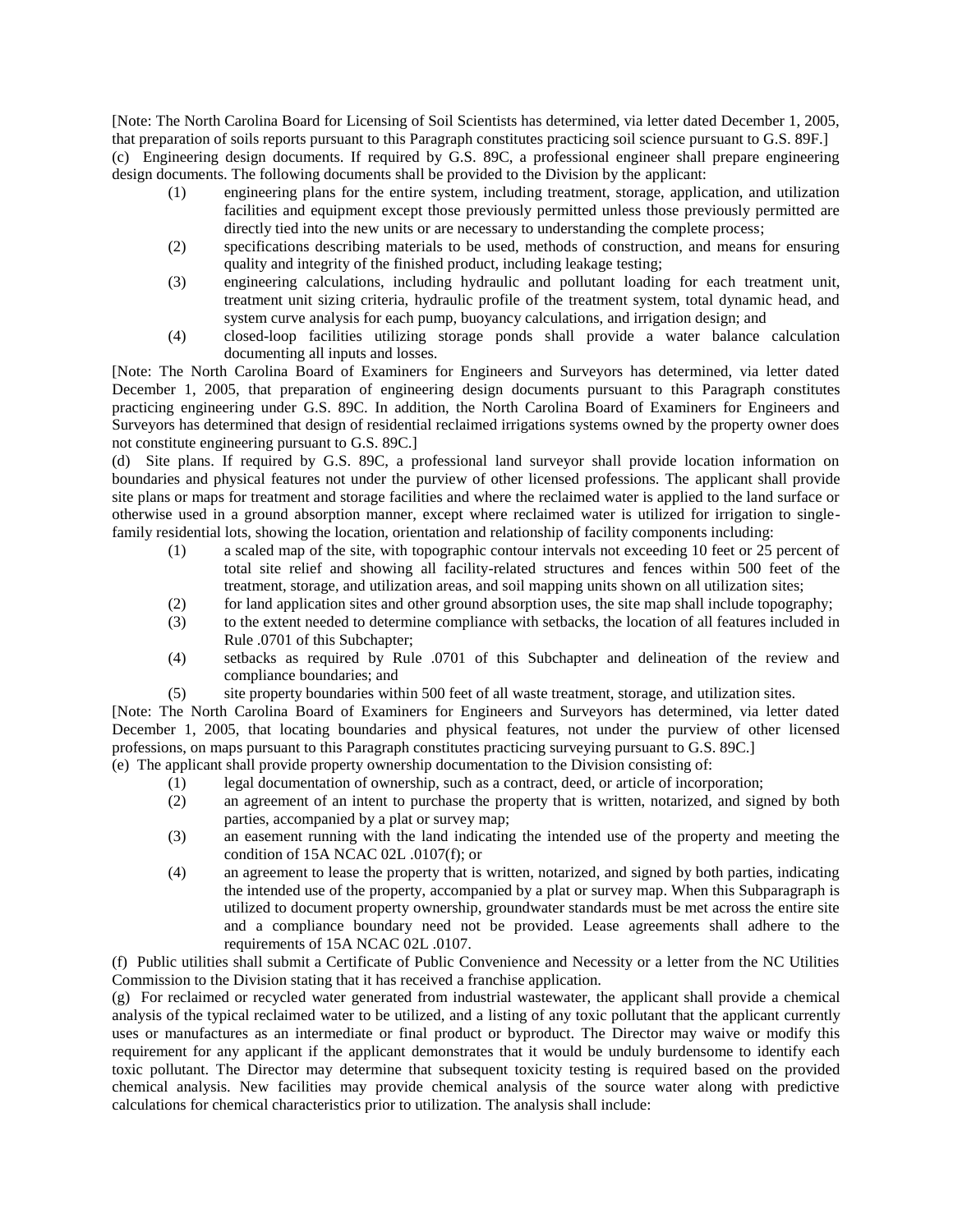- (1) total organic carbon;
- (2) 5-day biochemical oxygen demand (BOD5);
- (3) chemical oxygen demand (COD);
- (4) nitrate nitrogen (NO3-N);
- (5) ammonia nitrogen (NH3-N);
- (6) total kjeldahl nitrogen (TKN);
- (7) pH;
- (8) chloride;
- (9) total phosphorus;
- (10) phenol;
- (11) total volatile organic compounds;
- (12) escherichia coli (E.coli) or fecal coliform;
- (13) coliphage (Type 2 reclaimed water only);
- (14) clostridium perfringens (Type 2 reclaimed water only);
- (15) calcium;
- (16) sodium;
- (17) magnesium;
- (18) sodium adsorption ratio (SAR);
- (19) total trihalomethanes; and
- (20) total dissolved solids.

(h) For irrigation sites, the applicant shall provide to the Division a project evaluation and a receiver site agronomic management plan and recommendations concerning cover crops and their ability to accept the proposed application rates of liquid, solids, minerals, and other constituents of the wastewater.

*History Note: Authority G.S. 143-215.1; 143-215.3(a); Eff. June 18, 2011; Readopted Eff. September 1, 2018.*

### **15A NCAC 02U .0202 APPLICATION SUBMITTAL FOR DEDICATED RECLAIMED WATER SYSTEMS**

(a) In addition to the application submittal requirements established Rule .0201 of this Section, the requirements in this Rule shall apply to all new and expanding dedicated reclaimed water facilities.

(b) Soils report. A soil evaluation of the utilization site shall be provided to the Division by the applicant. If required by G.S. 89F, a soil scientist shall prepare this evaluation. This evaluation shall be presented in a report that includes the following:

- (1) A field description of the soil profile, based on examinations of excavation pits and auger borings, within seven feet of land surface or to bedrock, describing the following parameters by individual diagnostic horizons:
	- (A) the thickness of the horizon;
	- (B) the texture;
	- (C) the color and other diagnostic features;
	- (D) the structure;
	- (E) the internal drainage;
	- (F) the depth, thickness, and type of restrictive horizons; and
	- (G) the presence or absence and depth of evidence of any seasonal high water table;
	- Applicants shall dig pits when necessary for proper evaluation of the soils at the site;
- (2) Recommendations concerning loading rates of liquids, solids, other wastewater constituents, and amendments. Annual hydraulic loading rates shall be based on in-situ measurement of saturated hydraulic conductivity in the most restrictive horizon for each soil mapping unit. Maximum irrigation precipitation rates shall be provided for each soil mapping unit;
- (3) A field-delineated soil map delineating soil mapping units within each land application site and showing all physical features, location of pits and auger borings, legends, scale, and a north arrow. The legends shall also include dominant soil series name and family or higher taxonomic class for each soil mapping unit; and
- (4) A Standard Soil Fertility Analysis conducted on each land application site. The Standard Soil Fertility Analysis shall include the following parameters: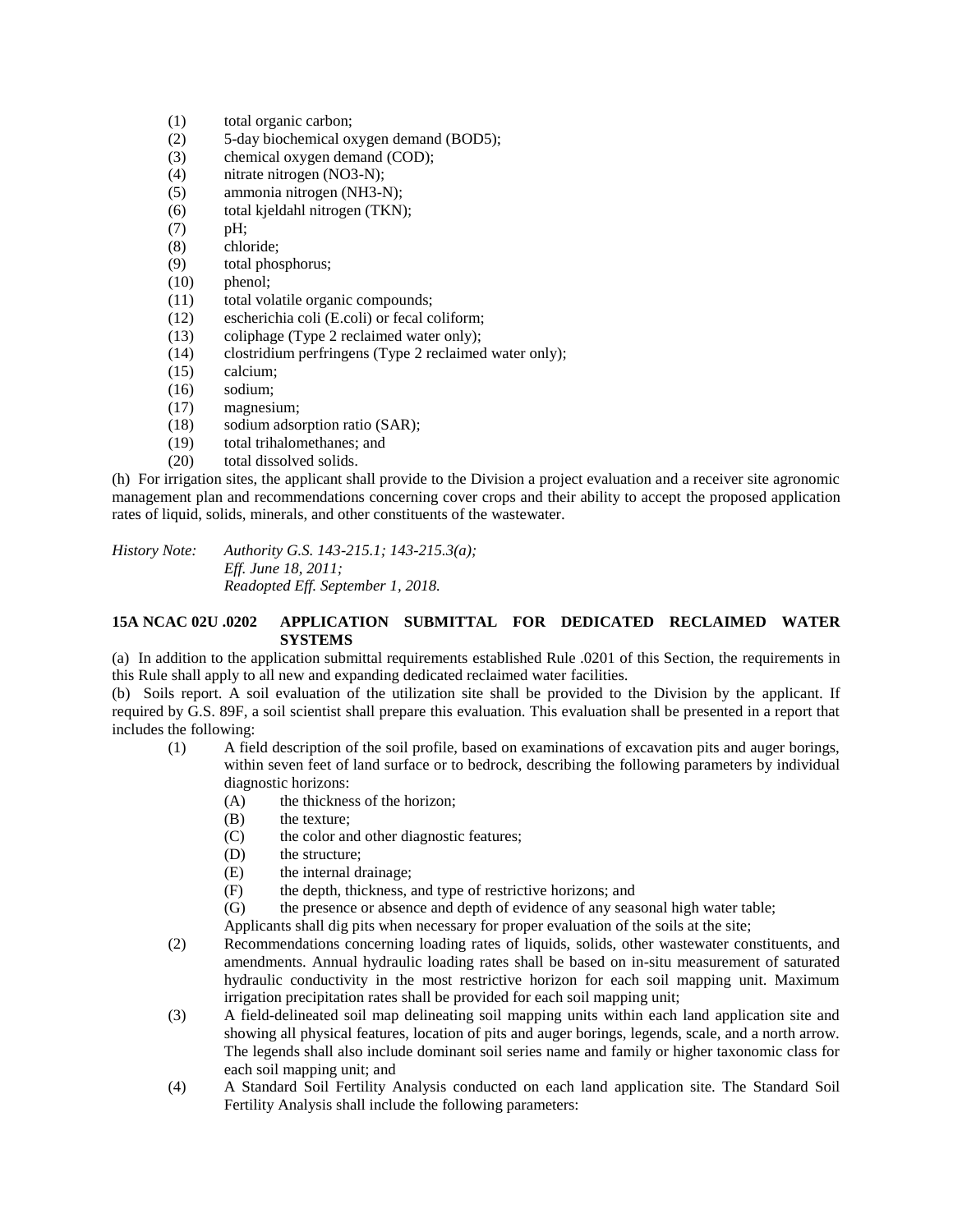- (A) acidity;
- (B) base saturation (by calculation);
- (C) calcium;
- (D) cation exchange capacity;
- (E) copper;
- (F) exchangeable sodium percentage (by calculation);
- (G) magnesium;
- (H) manganese;
- (I) percent humic matter;
- (J) pH;
- (K) phosphorus;
- (L) potassium;
- (M) sodium; and
- (N) zinc.

[Note: The North Carolina Board for Licensing of Soil Scientists has determined, via letter dated December 1, 2005, that preparation of soils reports pursuant to this Paragraph constitutes practicing soil science pursuant to G.S. 89F.]

(c) Hydrogeologic report. A hydrogeologic description of the subsurface, prepared by a Licensed Geologist, Licensed Soil Scientist, or Professional Engineer if required by Chapters 89E, 89F, or 89C, respectively, shall be provided to the Division by the applicant for reclaimed water land application sites with a design flow over 25,000 gallons per day. Industrial facilities generating less than 25,000 gallons per day of reclaimed water that demonstrate that the effluent will be of quality similar to domestic wastewater, including effluent requirements established in 15A NCAC 02U .0301(b), shall, upon request, be exempted from this requirement. This evaluation shall be presented in a report that includes a mounding analysis to predict the level of the seasonal high water table after reclaimed water application, if the seasonal high water table is within six feet of the surface. The report shall also consider the following components:

- (1) the regional and local geology and hydrogeology based on research of literature for the area;
- (2) field observations of the site, topographic setting, streams, springs and other groundwater discharge features, drainage features, existing and abandoned wells, rock outcrops, and other features that may affect the movement of the reclaimed water;
- (3) changes in the lithology underlying the site;
- (4) the depth to bedrock and the occurrence of any rock outcrops;
- (5) the hydraulic conductivity and transmissivity of the affected aquifer;
- (6) the depth to the seasonal high water table;
- (7) a discussion of the relationship between the affected aquifers of the site to local and regional geologic and hydrogeologic features; and
- (8) a discussion of the groundwater flow regime of the site prior to the operation of the proposed facility and the post operation of the proposed facility focusing on the relationship of the system to groundwater receptors, groundwater discharge features, and groundwater flow media.

[Note: The North Carolina Board for Licensing of Geologists, via letter dated April 6, 2006, North Carolina Board for Licensing of Soil Scientists, via letter dated December 1, 2005, and North Carolina Board of Examiners for Engineers and Surveyors, via letter dated December 1, 2005, have determined that preparation of hydrogeologic description documents pursuant to this Paragraph constitutes practicing geology pursuant to G.S. 89E, soil science pursuant to G.S. 89F, or engineering pursuant to G.S. 89C.]

(d) The applicant shall provide to the Division a Residuals Management Plan as required by Rule .0802(a) of this Subchapter.

(e) The applicant shall provide to the Division a water balance that determines the required effluent storage based on the most limiting factor from the following:

- (1) hydraulic loading based on the most restrictive horizon;
- (2) hydraulic loading based on the groundwater mounding analysis;
- (3) nutrient management based on agronomic rates for the specified cover crop; or
- (4) nutrient management based on crop management.

*History Note: Authority G.S. 143-215.1; 143-215.3(a); Eff. June 18, 2011; Readopted Eff. September 1, 2018.*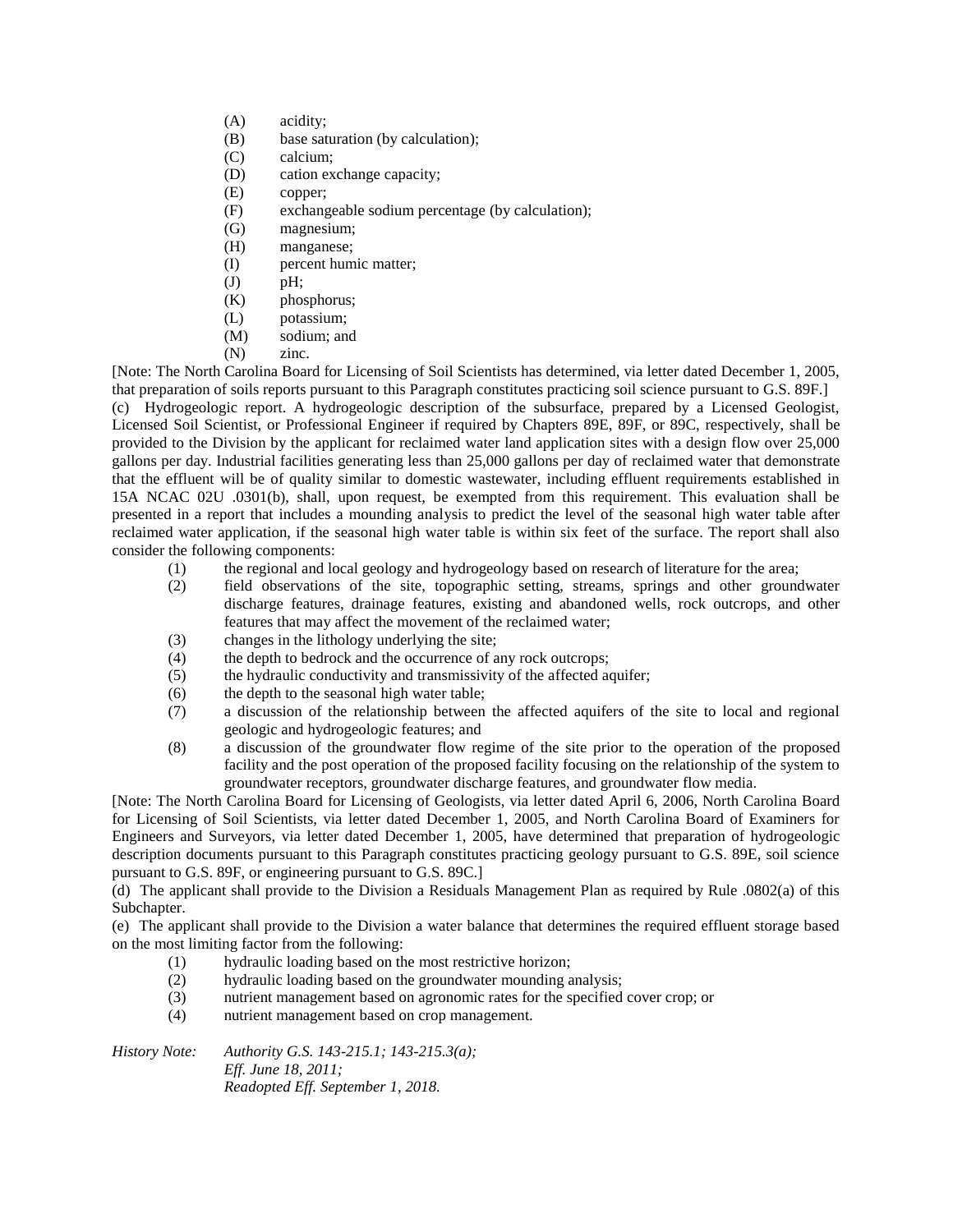### **SECTION .0300 - EFFLUENT STANDARDS**

#### **15A NCAC 02U .0301 RECLAIMED WATER EFFLUENT STANDARDS**

(a) Reclaimed water treatment processes producing an effluent quality prior to storage, distribution, or utilization that meets the parameter limits listed below shall be classified as Type 2:

- (1) monthly average five-day biochemical oxygen demand  $(BOD<sub>5</sub>)$  of less than or equal to 5 mg/L and a daily maximum  $BOD<sub>5</sub>$  of less than or equal to 10 mg/L;
- (2) monthly average total suspended solids (TSS) of less than or equal to 5 mg/L and a daily maximum TSS of less than or equal to 10 mg/L;
- (3) monthly average ammonia (NH<sub>3</sub>-N) of less than or equal to 1 mg/L and a daily maximum NH<sub>3</sub>-N of less than or equal to 2 mg/L;
- (4) monthly geometric mean Escherichia coli (E. coli) or fecal coliform level of less than or equal to 3/100 mL and a daily maximum E. coli or fecal coliform level of less than or equal to 25/100 mL;
- (5) monthly geometric mean Coliphage level of less than or equal to 5/100 mL and a daily maximum Coliphage level of less than or equal to 25/100 mL;
- (6) monthly geometric mean Clostridium perfringens level of less than or equal to 5/100 mL and a daily maximum Clostridium perfringens level of less than or equal to 25/100 mL; and
- (7) maximum turbidity of 5 Nephelometric Turbidity Units (NTUs).

(b) Reclaimed water treatment processes producing an effluent quality prior to storage, distribution, or utilization that meets the parameter limits listed below shall be classified as Type 1:

- (1) monthly average five-day biochemical oxygen demand (BOD5) of less than or equal to 10 mg/L and a daily maximum  $BOD_5$  of less than or equal to 15 mg/L;
- (2) monthly average total suspended solids (TSS) of less than or equal to 5 mg/L and a daily maximum TSS of less than or equal to 10 mg/L;
- (3) monthly average ammonia ( $NH_3-N$ ) of less than or equal to 4 mg/L and a daily maximum  $NH_3-N$ of less than or equal to 6 mg/L;
- (4) monthly geometric mean Escherichia coli (E. coli) or fecal coliform level of less than or equal to 14/100 mL and a daily maximum E. coli or fecal coliform level of less than or equal to 25/100 mL; and
- (5) maximum turbidity of 10 NTUs.

(c) Reclaimed water produced by industrial facilities shall not be required to meet the criteria in this Rule if the reclaimed water is used at the facility in an industrial process and the area of use has no public access and does not result in employee exposure.

*History Note: Authority G.S. 143-215.1; 143-215.3(a); Eff. June 18, 2011; Readopted Eff. September 1, 2018.*

#### **SECTION .0400 - DESIGN STANDARDS**

## **15A NCAC 02U .0401 DESIGN CRITERIA FOR RECLAIMED WATER TREATMENT FACILITIES**

(a) The requirements in this Rule shall apply to all new and expanding reclaimed water treatment facilities.

(b) Continuous on-line monitoring and recording for turbidity or particle count and flow shall be provided prior to storage, distribution, or utilization of reclaimed water.

(c) Effluent from the treatment facility shall not be discharged to the storage, distribution, or utilization system if the turbidity exceeds 10 NTUs or if the permitted pathogen levels cannot be met. The facility shall have the ability to use alternate wastewater management options when the effluent quality is not sufficient.

(d) An automatically activated standby power source or other means to prevent improperly treated wastewater from entering the storage, distribution, or utilization system shall be provided.

(e) The permit shall require an operator certified by the Water Pollution Control System Operators Certification Commission (WPCSOCC) of a grade equivalent or greater than the facility classification to be on call 24 hours per day.

(f) No storage facilities are required if it can be demonstrated that other permitted means of disposal are available if 100 percent of the reclaimed water cannot be used. When provided, storage units shall meet the design requirements in Rule .0402(f) of this Section.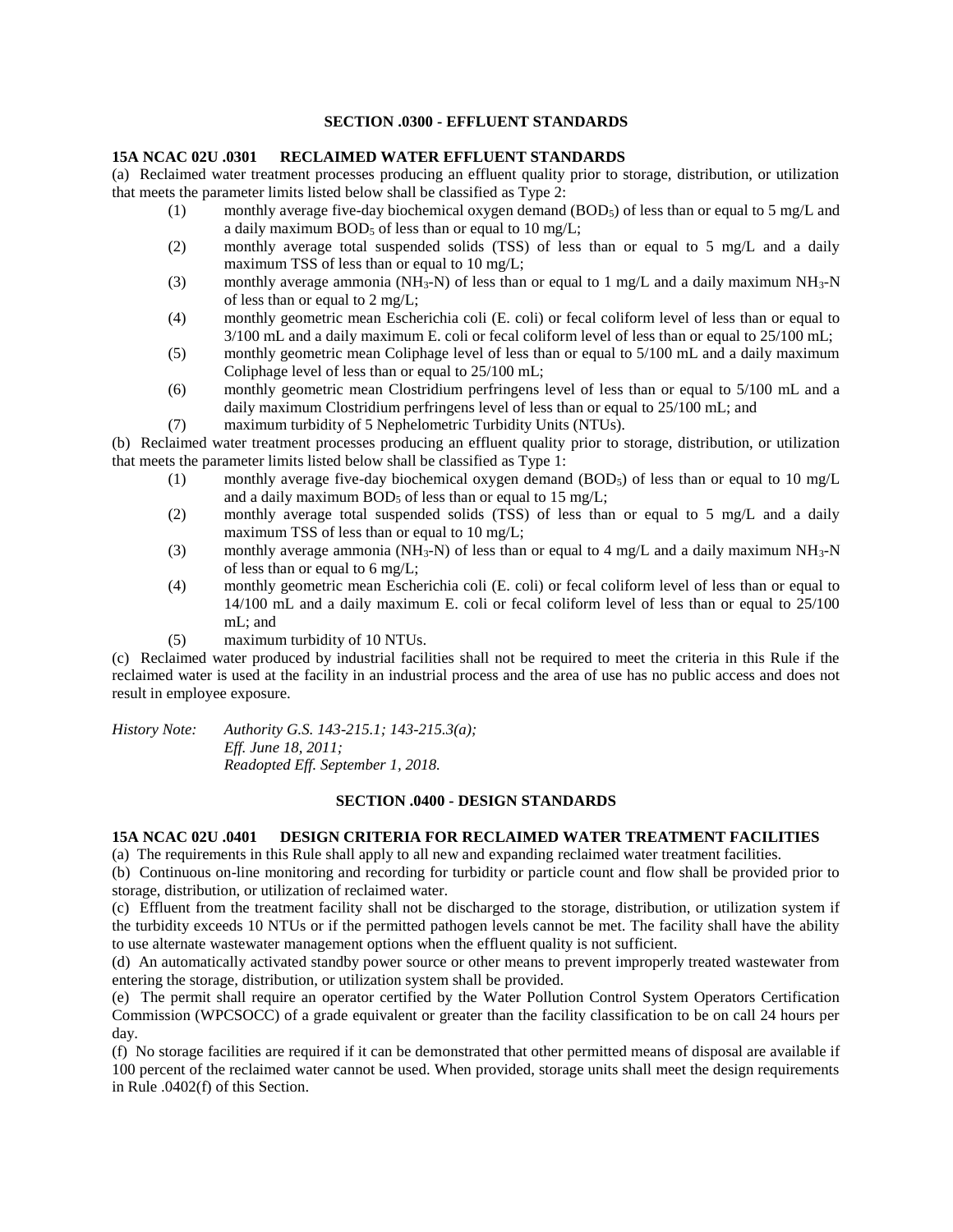(g) Reclaimed water irrigation system design shall not exceed the recommended precipitation rates established in the soils report prepared pursuant to Section .0200 of this Subchapter. Single-family residential irrigation systems and commercial irrigation systems permitted pursuant to Rule .0113(8) of this Subchapter do not require preparation of a soils report.

(h) All open-atmosphere treatment lagoons and ponds and open-atmosphere storage units shall have at least two feet of freeboard.

(i) Type 2 reclaimed water treatment facilities shall provide dual disinfection systems containing UV disinfection and chlorination or equivalent dual disinfection processes to meet pathogen control requirements.

(j) Type 2 reclaimed water treatment facilities shall provide documentation that the combined treatment and disinfection processes are capable of the following:

- (1) log 6 or greater reduction of E. coli;
- (2) log 5 or greater reduction of Coliphage; and
- (3) log 4 or greater reduction of Clostridium perfringens.

(k) Automatically activated irrigation systems shall be connected to a rain or moisture sensor to prevent irrigation during precipitation events or wet conditions that would cause runoff.

*History Note: Authority G.S. 143-215.1; 143-215.3(a); Eff. June 18, 2011; Readopted Eff. September 1, 2018.*

### **15A NCAC 02U .0402 DESIGN CRITERIA FOR DEDICATED RECLAIMED WATER TREATMENT FACILITIES**

(a) In addition to the design criteria established in Rule .0401 of this Section, the requirements in this Rule shall apply to all new and expanding dedicated reclaimed water treatment facilities.

(b) Each facility, except for those using septic tanks or lagoon treatment, shall provide flow equalization with either a capacity based upon a representative diurnal hydrograph or a capacity of 25 percent of the daily system design flow.

(c) Dual facilities shall be provided for all essential treatment units.

(d) Effluent from the treatment facility shall be discharged to a five-day side-stream detention unit if either the turbidity exceeds 10 NTUs or if the permitted pathogen levels cannot be met. The facility shall have the ability to return the effluent in the five-day side-stream detention unit back to the head of the treatment facility.

(e) The public shall be prohibited access to the wastewater treatment facility or the five-day side-stream detention unit.

(f) The storage and five-day side-stream detention units shall have either a liner of natural material at least one foot in thickness and having a hydraulic conductivity of no greater than 1 x 10<sup>-6</sup> centimeters per second when compacted, or a synthetic liner of sufficient thickness to exhibit structural integrity and an effective hydraulic conductivity no greater than that required of the natural material liner. Liner requirements of the unit or separation distances between the bottom of the storage basin and the groundwater table may be reduced if it can be demonstrated by predictive calculations or modeling that construction and use of the unit will not result in contravention of assigned groundwater standards at the compliance boundary.

(g) By-pass and overflow lines shall be prohibited.

(h) Multiple pumps shall be provided wherever pumps are used.

(i) A water-tight seal on all treatment and storage units or two feet of protection from the 100-year flood elevation shall be provided.

(j) 30 days of residual storage shall be provided.

(k) Utilization areas shall be designed to maintain a one-foot vertical separation between the seasonal high water table and the ground surface.

(l) Influent pump stations shall meet the sewer design criteria set forth in 15A NCAC 02T .0300.

(m) Domestic, commercial, or industrial dedicated reclaimed water systems, including single-family residence facilities, with flow less than 1,000 gallons per day, are exempt from meeting Paragraphs (c) and (h) of this Rule, if repair or replacement of essential treatment units can be completed within five days.

(n) Facilities shall be provided with a flow meter to measure the volume of treated reclaimed water applied to each field.

*History Note: Authority G.S. 143-215.1; 143-215.3(a); Eff. June 18, 2011;*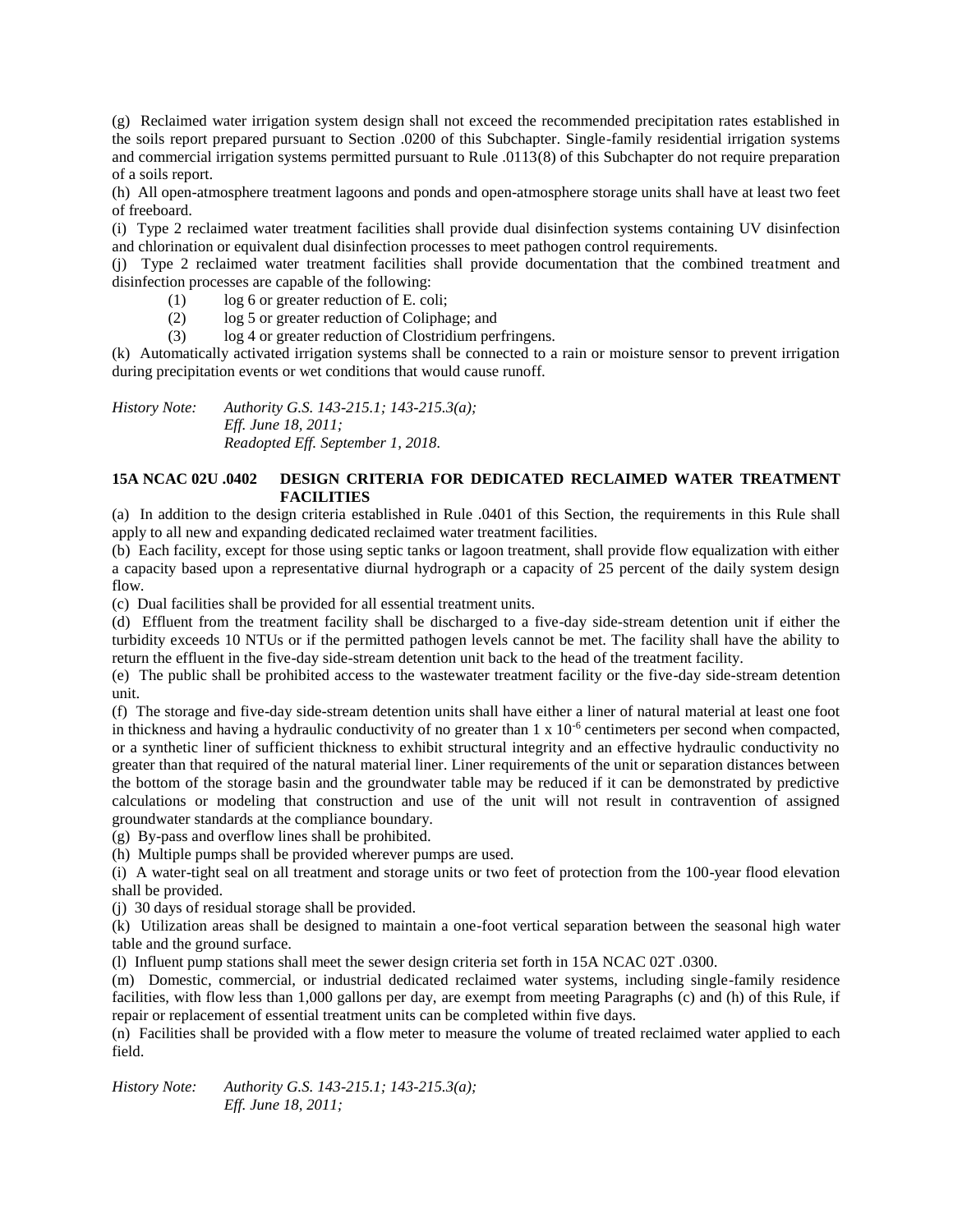### *Readopted Eff. September 1, 2018.*

### **15A NCAC 02U .0403 DESIGN CRITERIA FOR DISTRIBUTION LINES**

(a) The requirements in this Rule shall apply to all new distribution lines.

(b) All reclaimed water valves, storage facilities, and outlets shall be tagged or labeled to warn the public or employees that the water is not intended for drinking.

(c) All reclaimed water piping, valves, outlets, and other appurtenances shall be color-coded, taped, or otherwise marked to identify the source of the water as being reclaimed water as follows:

- (1) All reclaimed water piping and appurtenances shall be either colored purple (Pantone 522 or equivalent) and embossed or integrally stamped or marked "CAUTION: RECLAIMED WATER - DO NOT DRINK" or be installed with a purple (Pantone 522 or equivalent) identification tape or polyethylene vinyl wrap. The warning shall be stamped on opposite sides of the pipe and repeated every three feet or less;
- (2) Identification tape shall be at least three inches wide and have white or black lettering on purple (Pantone 522 or equivalent) field stating "CAUTION: RECLAIMED WATER - DO NOT DRINK". Identification tape shall be installed on top of reclaimed water pipelines, fastened at least every 10 feet to each pipe length and run continuously the entire length of the pipe; and
- (3) Existing underground distribution systems retrofitted for the purpose of conveying reclaimed water shall be taped or otherwise identified as in Subparagraphs (1) or (2) of this Paragraph. This identification need not extend the entire length of the distribution system but shall be incorporated within 10 feet of crossing any potable water supply line or sanitary sewer line.

(d) All reclaimed water valves and outlets shall be of a type, or secured in a manner, that permits operation by personnel authorized by the entity that operates the reclaimed water system.

(e) Hose bibs shall be located in locked, below grade vaults that shall be labeled as being of nonpotable quality. As an alternative to the use of locked vaults with standard hose bib services, other locking mechanisms such as hose bibs that can only be operated by a tool may be placed above ground and labeled as nonpotable water.

(f) There shall be no direct cross-connections between the reclaimed water and potable waters systems, unless such connection has been approved by the Department pursuant to 15A NCAC 18C .0406.

(g) Irrigation system piping shall be considered part of the distribution system for the purposes of this Rule.

(h) Reclaimed water distribution lines shall be located at least 5 feet horizontally from and 18 inches below any water line if practicable. If these separation distances cannot be met, the piping and integrity testing procedures shall meet water main standards in accordance with 15A NCAC 18C.

(i) Reclaimed water distribution lines shall not be less than 50 feet from a well unless the piping and integrity testing procedures meet water main standards in accordance with 15A NCAC 18C, but in no case shall they be less than 25 feet from a private well.

(j) Reclaimed water distribution lines shall meet the separation distances to sewer lines in accordance with 15A NCAC 02T .0305.

*History Note: Authority G.S. 143-215.1; 143-215.3(a); Eff. June 18, 2011 (S.L. 2011-218); Readopted Eff. March 21, 2019.*

## **15A NCAC 02U .0404 DESIGN CRITERIA FOR CLOSED-LOOP RECYCLE SYSTEMS**

(a) The requirements in this Rule shall apply to all new and expanding closed-loop recycle facilities.

(b) Design criteria related to closed-loop recycle systems in general.

- (1) The public shall be prohibited access to the wastewater treatment equipment, wastewater storage structures, or to the wastewater within a closed-loop recycle facility.
- (2) If potable water is used to supplement a closed-loop recycle water system, there shall be no direct cross-connections between the closed-loop system and potable water systems, unless such connection has been approved by the Department pursuant to 15A NCAC 18C .0406.

(c) Design criteria related to treatment and storage units used in closed-loop recycle systems.

(1) The facility shall have the ability to stop production of effluent, return the effluent back to the treatment facility, store the effluent, or discharge the effluent to another permitted wastewater treatment facility when recycling cannot be conducted.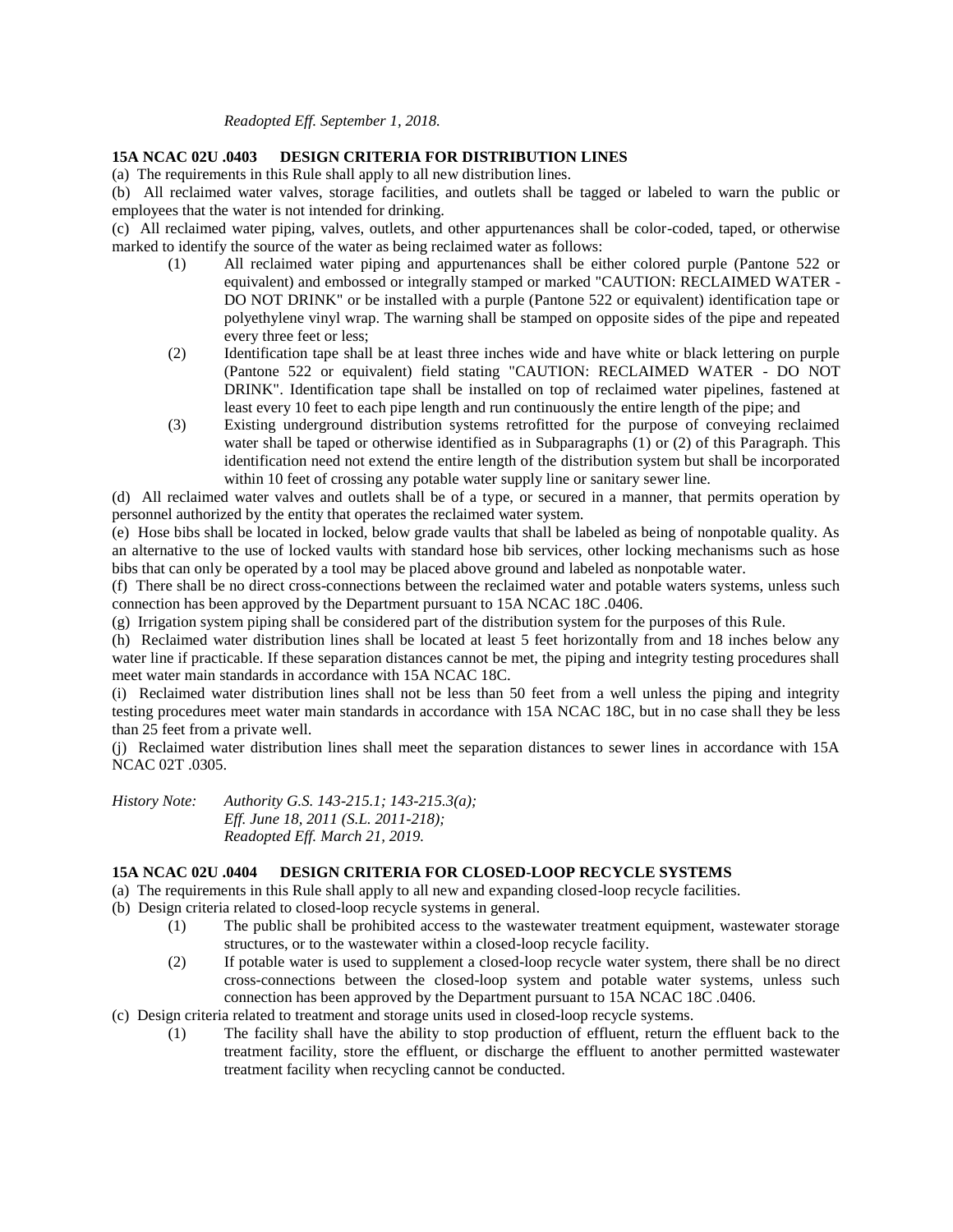- (2) Essential treatment units shall be provided in duplicate if proper operation of the treatment unit is essential to the operation of the closed-loop recycle system and the operation cannot safely or efficiently be immediately stopped or altered to operate without the closed-loop recycle system.
- (3) An automatically activated standby power source, system shutdown, or other means shall be employed to prevent improperly treated wastewater from entering a treated waste water storage structure or from being recycled if loss of power would create an unsafe condition.
- (4) If they are suitable for reuse, residues recovered during the treatment process may be recycled through the processes that generated the wastewater rather than disposed of as a waste.
- (5) A water tight seal on all treatment and storage units or two feet of protection from the 100-year flood elevation shall be provided.
- (6) Storage units in a closed-loop recycle system shall be designed to contain the accumulation of water from a 25-year, 24-hour storm event with 1 foot freeboard, unless the system is protected from rainfall and runoff.
- (7) The bottoms of earthen impoundments, trenches, or other similar excavations shall be at least four feet above the bedrock surface, except that the bottom of excavations that are less than four feet above bedrock shall have a liner with a hydraulic conductivity no greater than  $1 \times 10^{-7}$  centimeters per second. Liner thickness shall be that thickness necessary to achieve a leakage rate consistent with the sensitivity of classified groundwaters. Liner requirements may be reduced if the applicant demonstrates through predictive calculations or modeling that construction and use of these treatment and disposal units will not result in contravention of surface water or groundwater standards.
- (8) Treatment works and disposal systems using earthen basins, lagoons, ponds, or trenches, excluding holding ponds containing non-industrial treated effluent prior to irrigation, for treatment, storage, or disposal, shall have either a liner of natural material at least one foot in thickness and having a hydraulic conductivity of no greater than  $1 \times 10^{-6}$  centimeters per second when compacted, or a synthetic liner of sufficient thickness to exhibit structural integrity and an effective hydraulic conductivity no greater than that of the natural material liner.

*History Note: Authority G.S. 143-215.1; 143-215.3(a); Eff. September 1, 2018.*

# **SECTION .0500 - GENERAL UTILIZATION REQUIREMENTS**

## **15A NCAC 02U .0501 RECLAIMED WATER UTILIZATION**

(a) Reclaimed water utilized in a manner that includes application to the land surface shall meet the following criteria:

- (1) The reclaimed water shall meet requirements for Type 1 reclaimed water in Rule .0301(b) of this Subchapter:
- (2) Notification shall be provided by the permittee or its representative to inform the public and employees of the use of reclaimed water and that the reclaimed water is not intended for drinking. Notification material shall be provided to employees in a language they understand;
- (3) The reclaimed water generator shall develop and maintain a record keeping program for distribution of reclaimed water;
- (4) The reclaimed water generator shall develop and maintain an education and approval program for all use of reclaimed water. Educational material shall be provided to employees in a language they understand;
- (5) The reclaimed water generator shall develop and maintain a routine review and inspection program for all uses of reclaimed water on property not owned by the generator;
- (6) The compliance boundary and the review boundary for groundwater are established at the irrigation area boundaries. No deed restrictions or easements shall be required to be filed on adjacent properties. Land application of effluent shall be on property controlled by the generator unless an easement is provided in accordance with 15A NCAC 02L .0107, except in cases where a compliance boundary is not established; and
- (7) Reclaimed water irrigated on designed soil matrix, such as artificial or natural turf athletic fields with subsurface drainage shall meet the following conditions: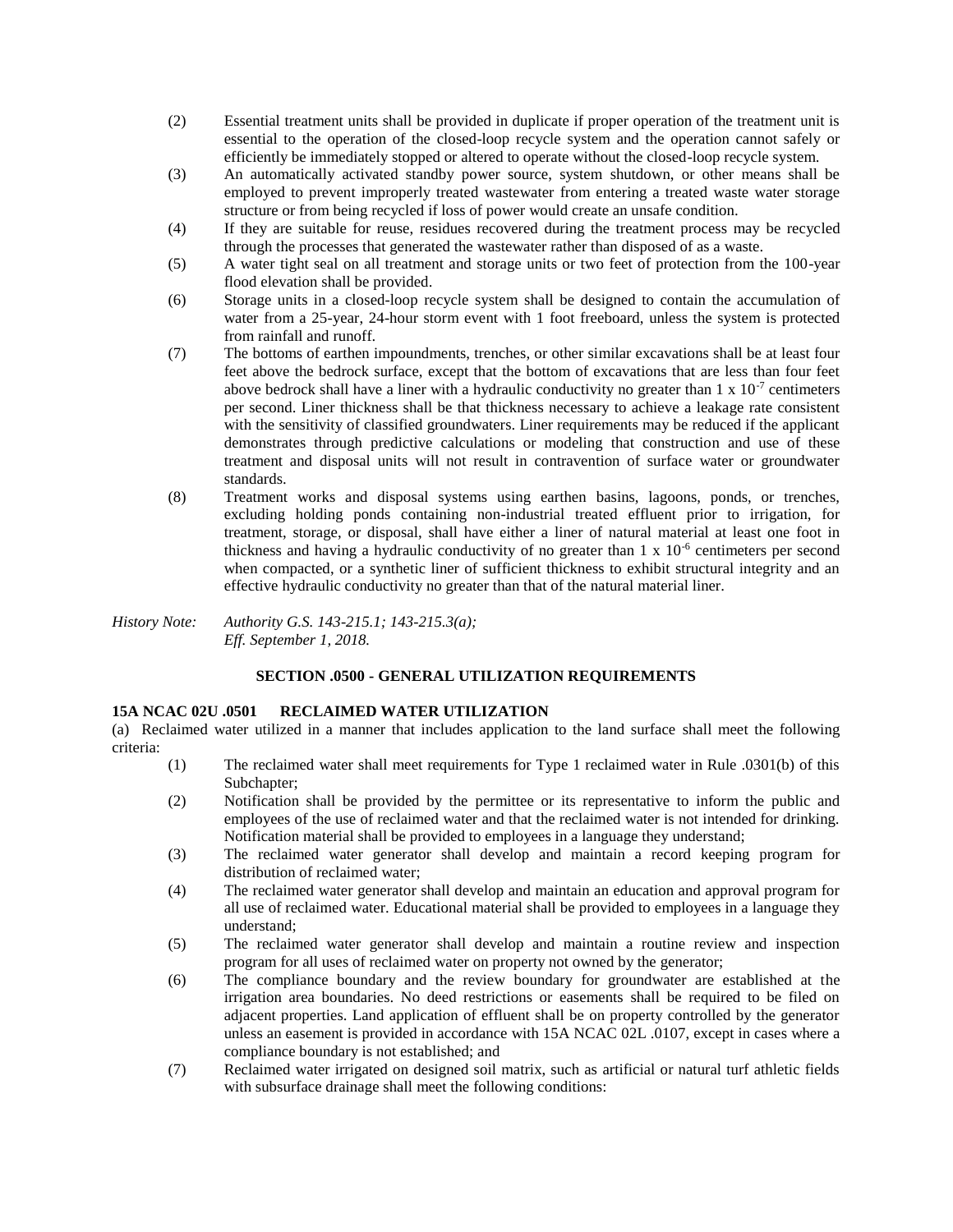- (A) Annual hydraulic loading and maximum precipitation rates shall be designed to irrigate a volume not to exceed the design water capacity of the designed soil matrix above the drainage system; and
- (B) Outlets of the drainage system shall not be allowed to discharge directly to surface waters (intermittent or perennial) or to storm water conveyance systems that do not allow for infiltration prior to discharging to surface waters.
- (b) Reclaimed water used for industrial and commercial uses shall meet the criteria below:
	- (1) The reclaimed water shall meet requirements for Type 1 reclaimed water;
	- (2) Notification shall be provided by the permittee or its representative to inform the public and employees of the use of reclaimed water and that the reclaimed water is not intended for drinking, and notification material shall be provided to employees in a language they understand;
	- (3) The reclaimed water generator shall develop and maintain an education and approval program for all reclaimed water users, and educational material shall be provided to employees in a language they understand;
	- (4) The reclaimed water generator shall develop and maintain a record keeping program for distribution of reclaimed water;
	- (5) The reclaimed water generator shall develop and maintain a routine review and inspection program for all reclaimed water users; and
	- (6) Reclaimed water used for activities other than land application shall not be used in a manner that causes exposure to aerosols.
- (c) Reclaimed water shall not be used for swimming pools, hot-tubs, spas, or similar uses.

*History Note: Authority G.S. 143-215.1; 143-215.3(a); Eff. June 18, 2011 (S.L. 2011-48); Readopted Eff. September 1, 2018.*

#### **SECTION .0600 - BULK DISTRIBUTION OF RECLAIMED WATER**

#### **15A NCAC 02U .0601 BULK DISTRIBUTION OF RECLAIMED WATER**

(a) Tank trucks and other equipment used to distribute reclaimed water shall be identified with advisory signs stating that they contain reclaimed water that is not intended for drinking.

(b) Tank trucks used to transport reclaimed water shall not be used to transport potable water.

(c) Tank trucks used to transport reclaimed water shall not be filled through on-board piping or removable hoses that may subsequently be used to fill potable water tanks.

(d) The reclaimed water generator shall develop and maintain an education and approval program for all reclaimed water users.

(e) The reclaimed water generator shall develop and maintain a record keeping program for bulk distribution of reclaimed water.

(f) The reclaimed water generator shall develop and maintain a routine review and inspection program for reclaimed water users.

*History Note: Authority G.S. 143-215.1; 143-215.3(a); Eff. June 18, 2011; Readopted Eff. September 1, 2018.*

### **SECTION .0700 - SETBACKS**

### **15A NCAC 02U .0701 SETBACKS**

(a) Treatment and storage facilities associated with systems permitted under this Subchapter shall adhere to the setback requirements in 15A NCAC 02T .0506, except as provided in this Rule.

(b) Final effluent storage facilities shall meet all setback requirements for riparian buffer rules pursuant to 15A NCAC 02B, as well as the following setbacks:

|                                                                                   | .   |
|-----------------------------------------------------------------------------------|-----|
| Each private or public water supply source                                        | 100 |
| Surface waters such as intermittent and perennial streams, perennial waterbodies, |     |
| and wetlands                                                                      | 50  |

feet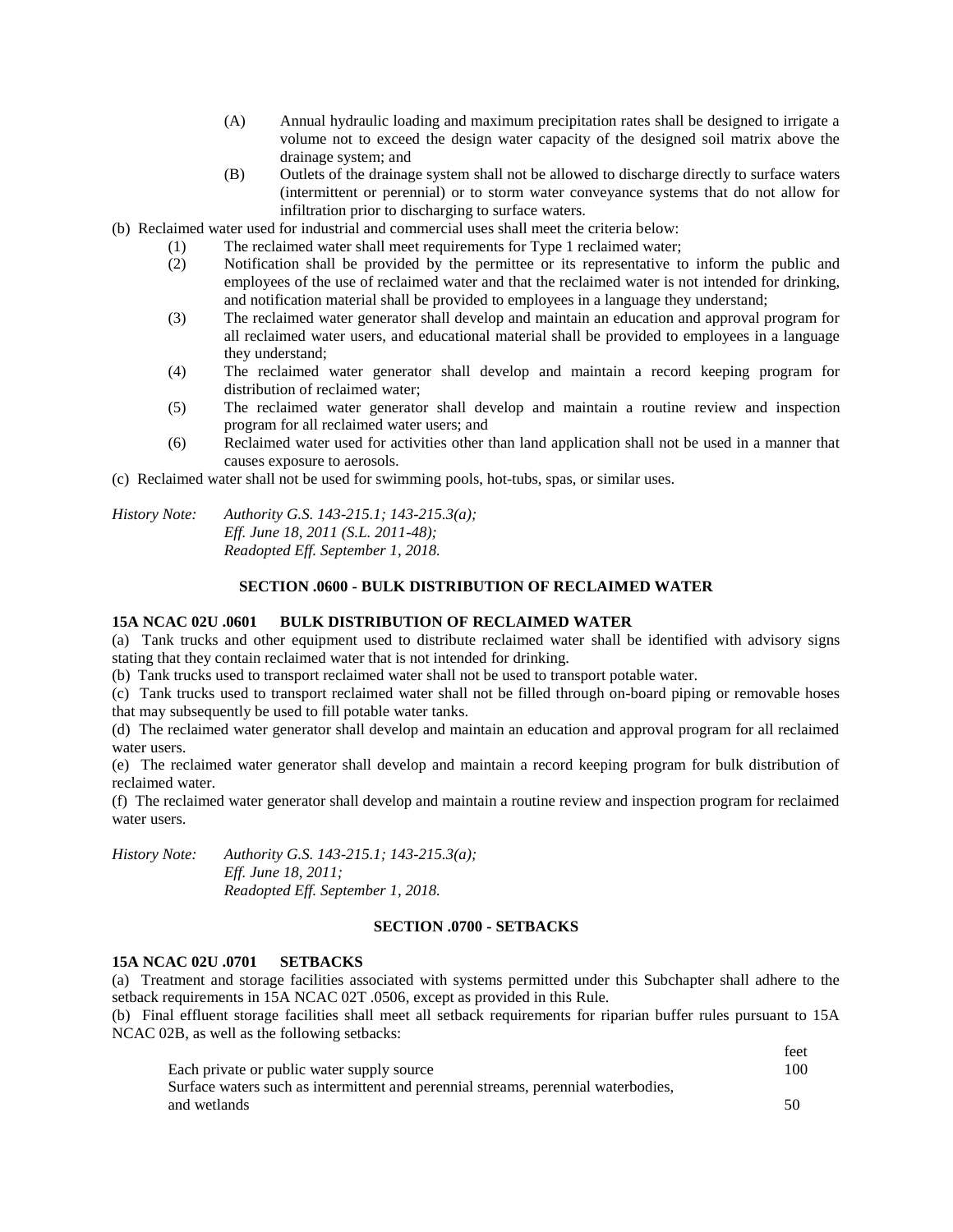| Each well with exception of monitoring wells                                                      | 100      |
|---------------------------------------------------------------------------------------------------|----------|
| Each property line for facilities constructed on or after June 18, 2011                           | 50       |
| Each property line for facilities constructed prior to June 18, 2011                              | $\Omega$ |
| (c) The setbacks for utilization sites where reclaimed water is land applied shall be as follows: |          |
|                                                                                                   | feet     |
| Surface waters such as intermittent and perennial steams, perennial waterbodies,                  |          |
| and wetlands not classified SA                                                                    | 25       |
| Surface waters such as intermittent and perennial streams, perennial waterbodies,                 |          |
| and wetlands not classified SA, provided that the reclaimed water to be                           |          |
| utilized contains no more than 10 mg/L of Total Nitrogen and no more                              |          |
| than 2 mg/L of Total Phosphorusin addition to applicable requirements                             |          |
| in Rule .0101 of this Subchapter and Section .0300 of this Subchapter                             |          |
| Surface waters such as intermittent and perennial streams, perennial waterbodies,                 |          |
| and wetlands classified SA                                                                        | 100      |
| Each well with exception of monitoring wells                                                      | 100      |
|                                                                                                   |          |

(d) No setback between the application area and property lines is required.

(e) Setbacks between reclaimed water storage ponds and property lines or wells under separate ownership may be waived by the adjoining property owner. A copy of the signed waiver shall be provided to the Department.

(f) Setbacks between reclaimed water storage ponds and wells under the same ownership as the reclaimed water storage pond may be waived by the property owner.

(g) Setback waivers, other than those allowed in Paragraphs (e) and (f) of this Rule, shall be written, notarized, signed by all parties involved, and recorded with the county Register of Deeds. Setback waivers involving the compliance boundary shall be in accordance with 15A NCAC 02L .0107.

(h) Setbacks to property lines established in Paragraphs (a) and (b) of this Rule shall not be applicable if the permittee, or the entity from which the permittee is leasing, owns both parcels separated by the property line.

(i) Habitable residences or places of assembly under separate ownership constructed after the non-discharge facilities were originally permitted or subsequently modified are exempt from the setback requirements in Paragraph (a) of this Rule.

*History Note: Authority G.S. 143-215.1; 143-215.3(a); Eff. June 18, 2011; Readopted Eff. March 21, 2019.*

## **SECTION .0800 – OPERATIONAL PRACTICES**

### **15A NCAC 02U .0801 OPERATION AND MAINTENANCE**

(a) An Operation and Maintenance Plan shall be maintained by the permittee for all reclaimed water generators and closed-loop recycle systems. The plan shall:

- (1) describe the operation of the system in detail to show what operations are necessary for the system to function and by whom the operations are to be conducted;
- (2) include a sampling and monitoring plan to evaluate quality of reclaimed water within the distribution system to provide quality assurance at the time of reuse, and specify actions to be taken in response to unsatisfactory monitoring results;
- (3) provide a map of all reclaimed water distribution lines and record drawings of all reclaimed water utilization systems under the permittee's control;
- (4) describe anticipated maintenance of the system;
- (5) include provisions for safety measures, including restriction of access to the site and equipment as required in this Subchapter; and
- (6) include spill control provisions, including:
	- (A) response to upsets and bypasses, including control, containment, and remediation; and
	- (B) contact information for plant personnel, emergency responders, and regulatory agencies.

(b) Irrigation areas shall have a year-round vegetative cover.

- (c) Irrigation shall not result in ponding or runoff of treated effluent.
- (d) Irrigation and metering equipment shall be tested and calibrated annually, or as established by permit.

(e) Vehicles and heavy machinery shall not be allowed on the irrigation area, except during installation or maintenance activities.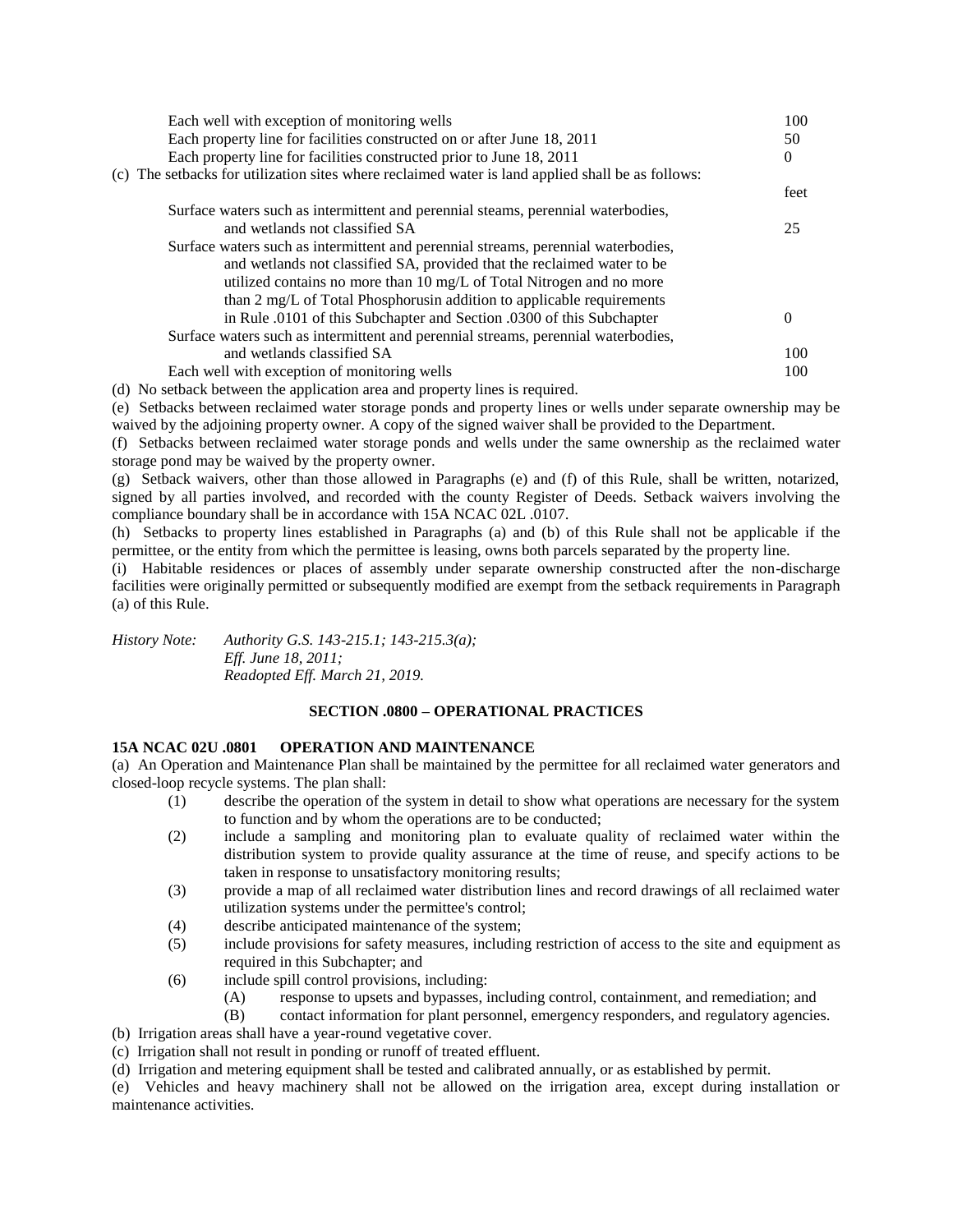(f) Water level gauges shall be provided for all open-atmosphere treatment lagoons and ponds, and openatmosphere storage units.

(g) Vegetative cover shall be maintained on all earthen embankments.

(h) The permittee shall keep a log of maintenance activities that occur at the facility.

(i) The permittee shall perform inspections and maintenance to ensure proper operation of the facility.

*History Note: Authority G.S. 143-215.1; 143-215.3(a); Eff. June 18, 2011; Readopted Eff. September 1, 2018.*

#### **15A NCAC 02U .0802 RESIDUALS MANAGEMENT**

(a) A Residuals Management Plan shall be maintained for all reclaimed water and closed-loop recycle systems that generate residuals. The plan shall include the following:

- (1) an explanation as to how the residuals will be collected, handled, processed, stored, and disposed;
- (2) an evaluation of the residuals storage requirements for the treatment facility, based upon the maximum anticipated residuals production rate and the ability to remove residuals;
- (3) a permit for residuals management or a written commitment to the permittee of a Departmentapproved residuals management program accepting the residuals that demonstrates that the approved program has capacity to accept the residuals or that an application for approval has been submitted; and
- (4) if oil, grease, grit, or screenings removal and collection is a designed unit process, an explanation as to how these materials will be collected, handled, processed, stored, and disposed.

(b) The permittee shall maintain a record of all residuals removed from the facility.

*History Note: Authority G.S. 143-215.1; 143-215.3(a); Eff. June 18, 2011; Readopted Eff. September 1, 2018.*

#### **SECTION .0900 - LOCAL PROGRAM APPROVAL**

#### **15A NCAC 02U .0901 LOCAL PROGRAM APPROVAL**

(a) Municipalities, counties, local boards or commissions, water and sewer authorities, or groups of municipalities and counties may apply to the Division for approval of programs for permitting construction, modification, and operation of reclaimed water distribution lines and permitting users under their authority, unless prohibited by Rule .0120 of this Subchapter. Construction of and modifications to treatment works, including pump stations for reclaimed water distribution, require Division approval. Permits issued by approved local programs shall serve in place of permits issued by the Division. Local program approval shall not be granted for dedicated reclaimed water systems.

(b) Applications. Applications for approval of local programs shall provide information to assure compliance with the requirements of this Subchapter and the following:

- (1) Include two copies of the permit application forms, intended permits, including types of uses, design criteria, flow chart of permitting, inspection, and certification procedures, and other relevant documents to be used in administering the local program; and
- (2) Documentation that the local authority has procedures in place for processing permit applications, setting permit requirements, enforcement, and penalties that are compatible with those for permits issued by the Division.

(c) Any amendments to the requirements of this Subchapter shall be incorporated into the local program within 60 days of the effective date of the amendments.

(d) If required by G.S. 89C, a North Carolina registered Professional Engineer shall be on the staff of the local program or retained as a consultant to review designs and to answer questions that arise in the review of proposed projects. The local program shall also provide staff or retain a consultant to review all other non-engineering related program areas.

(e) Each project permitted by the local program shall be inspected for compliance with the requirements of the local program at least once during construction.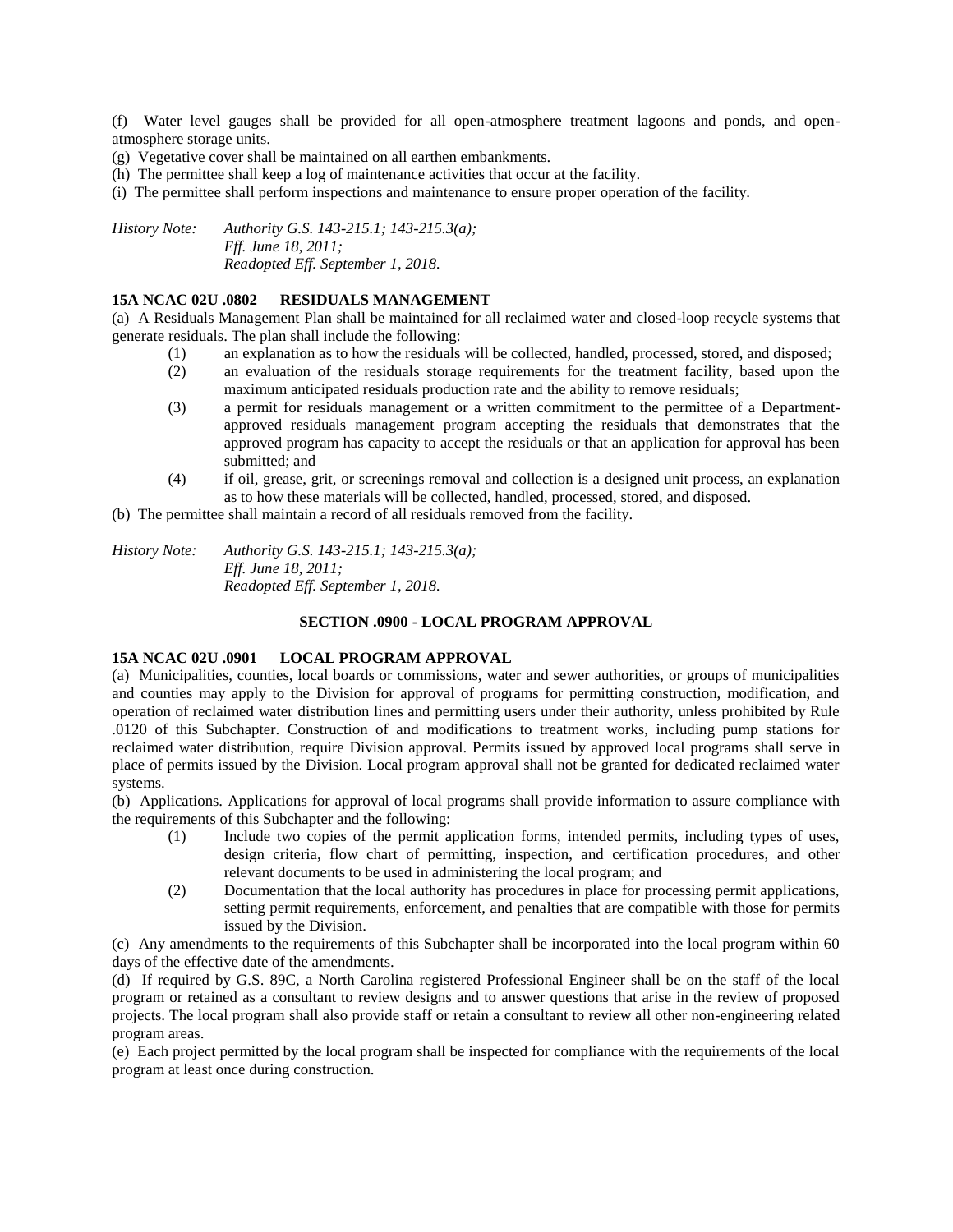(f) Approval of Local Programs. The Division staff shall acknowledge receipt of an application for a local program, review the application, notify the applicant of additional information that may be required, and make a recommendation to the Commission regarding approval of the proposed local program.

(g) All permitting actions, enforcement actions, and monitoring of the distribution system shall be summarized and submitted to the Division on an annual basis on Division-approved forms. . The report shall also provide a listing and summary of all enforcement actions taken or pending during the year. The report shall be submitted within 30 days after the end of each year.

(h) A summary of any program changes shall be submitted to the Division on an annual basis. Program changes include staffing, processing fees, and ordinance revisions.

(i) Modification of a Local Program. After a local program has been approved by the Commission, any modification of the program procedures or requirements specified in this Rule shall be approved by the Director to assure that the procedures and requirements remain as stringent as the State-wide requirements in this Subchapter.

(j) Appeal of Local Decisions. Appeal of individual permit denials or issuance with conditions the permit applicant finds unacceptable shall be made according to the approved local ordinance. The Commission shall not consider individual permit denials or issuance with conditions to which a permittee objects. This Paragraph does not alter the enforcement authority of the Commission as specified in G.S. 143-215.1(f).

*History Note: Authority G.S. 143-215.1; 143-215.1(f); 143-215.3(a); Eff. June 18, 2011; Readopted Eff. September 1, 2018.*

### **SECTION .1100 - WETLANDS AUGMENTATION**

### **15A NCAC 02U .1101 WETLANDS AUGMENTATION**

(a) Wetland augmentation shall be limited as follows:

- (1) Wetland augmentation shall be limited to pine flat and hardwood flat wetlands as defined in the most current version of the N.C. Wetland Assessment Method (NC WAM) User Manual developed by the N.C. Wetland Functional Assessment Team (NC WFAT), excluding riparian zones;
- (2) Reclaimed water discharge to Salt Water Wetlands (SWL) or Unique Wet Lands (UWL), as defined in 15A NCAC 02B .0101, is not permitted under the rules in this Subchapter; and
- (3) Reclaimed water discharge to wetlands areas shall be limited to times when the depth to groundwater is greater than or equal to one foot.

(b) In addition to the requirements established in Rule .0201 or Rule .0202 of this Subchapter, all new and expanding wetlands augmentation facilities shall:

- (1) Identify the classification of the existing wetlands according to the most current version of the N.C. Wetlands Assessment Method (NC WAM) User Manual and information provided by the North Carolina Natural Heritage Program (NC NHP);
- (2) Identify the existing beneficial uses of the reclaimed water to the wetlands in accordance with 15A NCAC 02B .0231, and demonstrate the net environmental benefit;
- (3) Determine the hydrologic regime of the wetlands, including depth and duration of inundation, and average monthly water level fluctuations. An estimated monthly water budget shall be provided by the applicant and compared to actual conditions during operation;
- (4) Identify the class of reclaimed water to be discharged, associated parameter concentrations, and annual loading rates to the wetlands;
- (5) Determine whether the wetland occurs in a ground water recharge or discharge area;
- (6) Provide baseline monitoring information for wetlands to allow determination of reference conditions, to be performed for at least one representative year prior to initiation of discharge;
- (7) Provide a project evaluation and receiver site agronomic plan that includes a hydraulic loading recommendation based on the soils report, hydrogeologic description, agronomic investigation, wetland type, local topography, aquatic life, wildlife, and all other investigative results to support that there will be no negative effects on the uses of the wetlands, including the biological criteria and net environmental benefits that will be gained. Hydraulic loading recommendations shall reflect seasonal changes to wetlands, including restrictions during times of high water table levels;
- (8) For dedicated wetlands augmentation systems, provide 200 percent of the land requirements based on the recommended hydraulic loading rate. After five years of operation the permittee may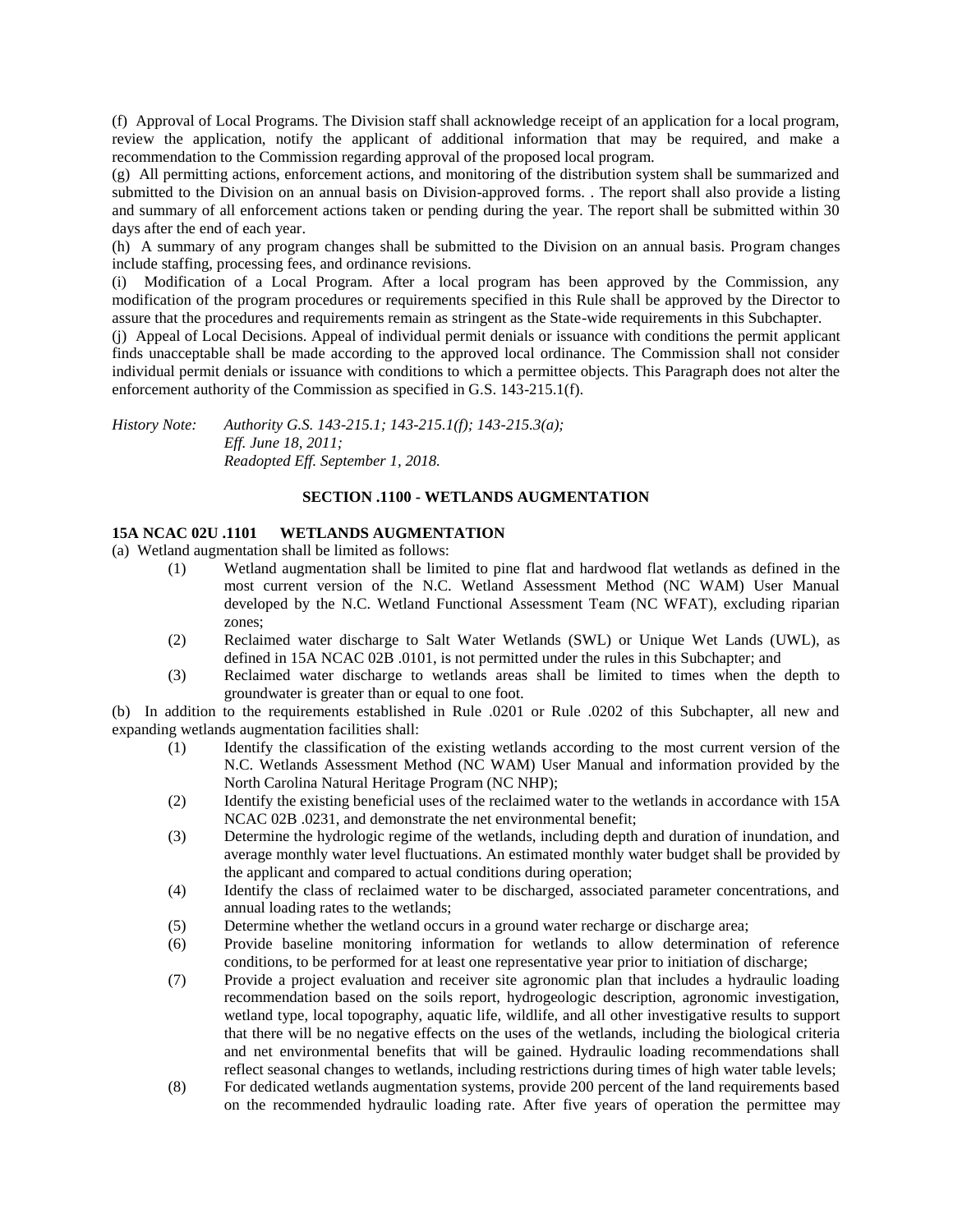request and receive a reduction in the additional land requirement if operational data supports that sufficient utilization capacity exists for the reclaimed water generator;

- (9) Ten percent of the land requirements shall remain in a natural state to be used as a basis of comparison to the wetlands receiving reclaimed water;
- (10) For application of reclaimed water exhibiting parameter concentrations greater than 100 percent of the groundwater standards, provide a site-specific hydrogeologic investigation (i.e., evaluation of wetlands/groundwater interaction, groundwater recharge/discharge, gradient, project proximity to water supply wells) to show that hydrogeologic conditions are adequate to prevent degradation of groundwater quality and demonstrate through hydrogeological modeling that groundwater standards will not be exceeded at the compliance boundary; and
- (11) Provide documentation that any applicable NPDES program requirements have been met, pursuant to 15A NCAC 02H .0100.

(c) All renewal applications for wetlands augmentation facilities shall submit documentation that the project continues to function as designed and that the net environmental benefit aspects remain applicable.

(d) Reclaimed water utilized for wetlands augmentation shall meet the following reclaimed water effluent standards:

- (1) Reclaimed water discharged to natural wetlands shall be treated to Type 1 reclaimed water standards;
- (2) In addition to water quality requirements associated with Type 1 reclaimed water, reclaimed water discharged to wetlands shall not exceed the following concentrations, unless net environmental benefits are provided:
	- (A) Total Nitrogen (as Nitrogen) of 4.0 mg/L; and
	- (B) Total Phosphorus (as Phosphorus) of 1 mg/L;
- (3) Metal concentrations in reclaimed water discharged to wetlands shall not exceed North Carolina surface water quality standards, unless acute whole effluent toxicity testing demonstrates absence of toxicity.
- (e) Reclaimed water facilities utilizing wetlands augmentation shall meet the criteria below:
	- (1) Notification shall be provided by the permittee or its representative to inform the public of the use of reclaimed water and that the reclaimed water is not intended for drinking;
	- (2) The reclaimed water generator shall develop and maintain a wetlands monitoring program. This monitoring will be conducted during the first five growing seasons after initiation of the application of reclaimed water, after which the applicant may apply for reduced monitoring. The monitoring requirements shall include the following items:
		- (A) vegetation, macroinvertebrates, amphibians, fish, birds, and threatened or endangered species surveys;
		- (B) water chemistry;
		- (C) surface water and ground water depth readings; and
		- (D) a groundwater monitoring plan, except for those projects receiving reclaimed water characterized by average annual parameter concentrations less than or equal to 50 percent of ground water quality criteria, and less than 50 percent of required surface water discharge concentrations;
	- (3) The reclaimed water generator shall develop and maintain an education program for all users of reclaimed water on property not owned by the generator;
	- (4) The reclaimed water generator shall develop and maintain a routine review and inspection program for the wetlands augmentation system; and
	- (5) The compliance boundary and the review boundary for groundwater shall be established at the property line. No deed restrictions or easements are required to be filed on adjacent properties. Land application of reclaimed water shall be on property controlled by the generator unless a contractual agreement is provided in accordance with 15A NCAC 02L .0107, except when a compliance boundary is not established.
- (f) Permitting of wetlands augmentation uses shall not be delegated to local programs.

*History Note: Authority G.S. 143-215.1; 143-215.3(a); Eff. June 18, 2011; Readopted Eff. September 1, 2018.*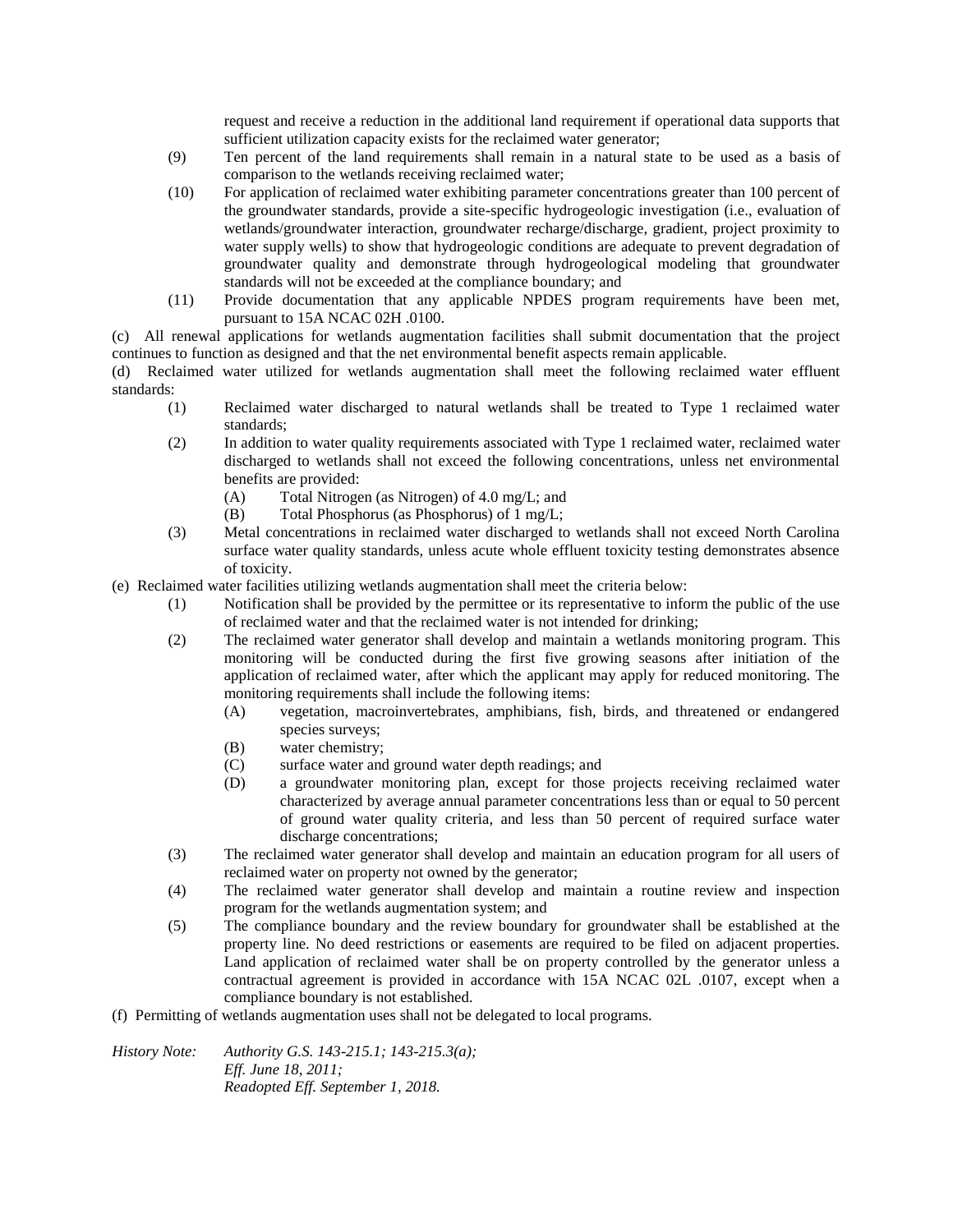### **SECTION .1400 - IRRIGATION TO FOOD CHAIN CROPS**

### **15A NCAC 02U .1401 IRRIGATION TO FOOD CHAIN CROPS**

(a) Irrigation to food chain crops shall be limited as follows:

- (1) Reclaimed water utilized for direct or indirect contact irrigation of food chain crops that will be peeled, skinned, cooked, or thermally processed before consumption shall be treated to Type 1 reclaimed water standards;
- (2) For the purposes of this Rule, tobacco is not considered a food chain crop;
- (3) Reclaimed water shall not be utilized for direct contact irrigation of food chain crops that will not be peeled, skinned, cooked, or thermally processed before consumption except as approved in Subparagraph (5) of this Paragraph;
- (4) Reclaimed water utilized for indirect contact irrigation of food chain crops that will not be peeled, skinned, cooked, or thermally processed before consumption shall be treated to Type 2 reclaimed water standards; and
- (5) If requested, the Department shall authorize demonstration projects to collect and present data related to the direct application of reclaimed water on crops that are not peeled, skinned, cooked, or thermally processed before consumption. Crops produced during such demonstration projects may be used as animal feed or may be thermally processed, cooked, or otherwise prepared for human consumption in a manner approved by the North Carolina Department of Agriculture and Consumer Services. If the applicant, based on the data collected, demonstrates to the Department that public health will be protected if their reclaimed water is directly applied to crops that are not peeled, skinned, cooked, or thermally processed, the Department shall waive the prohibition described in Subparagraph (3) of this Paragraph for that project. When considering such demonstration projects, the Department shall seek the advice of the North Carolina Department of Agriculture and Consumer Services.

(b) In addition to the requirements established in Rule .0201 or Rule .0202 of this Subchapter, all new and expanding irrigation to food chain crops systems shall submit a Standard Soil Fertility Analysis for each field to be irrigated. The Standard Soil Fertility Analysis shall include the following parameters:

- (1) acidity;
- (2) base saturation (by calculation);
- (3) calcium;
- (4) cation exchange capacity;
- (5) copper;
- (6) exchangeable sodium percentage (by calculation);
- (7) magnesium;
- (8) manganese;
- (9) percent humic matter;
- (10) pH;
- (11) phosphorus;
- (12) potassium;
- (13) sodium; and
- (14) zinc.

(c) When a water balance is required by Rule .0202(e) of this Subchapter, the water balance shall include seasonal water requirements for the crops.

(d) For irrigation sites not owned by the permittee, a land owner agreement shall be provided to the Division. The land owner agreement shall include the following:

- (1) a description of the approved uses and conditions for use of the reclaimed water consistent with the requirements of this Rule;
- (2) a condition requiring the reclaimed water supplier to provide the landowner with the results of sampling performed to document compliance with the reclaimed water effluent standards; and
- (3) a condition requiring the landowner to report to the permittee any use of the reclaimed water inconsistent with the uses in the agreement.
- (e) All renewal applicants for dedicated irrigation to food chain crop systems shall submit:
	- (1) A Standard Soil Fertility Analysis for each field to be irrigated. The Standard Soil Fertility Analysis shall include the parameters from Paragraph (b) of this Rule;